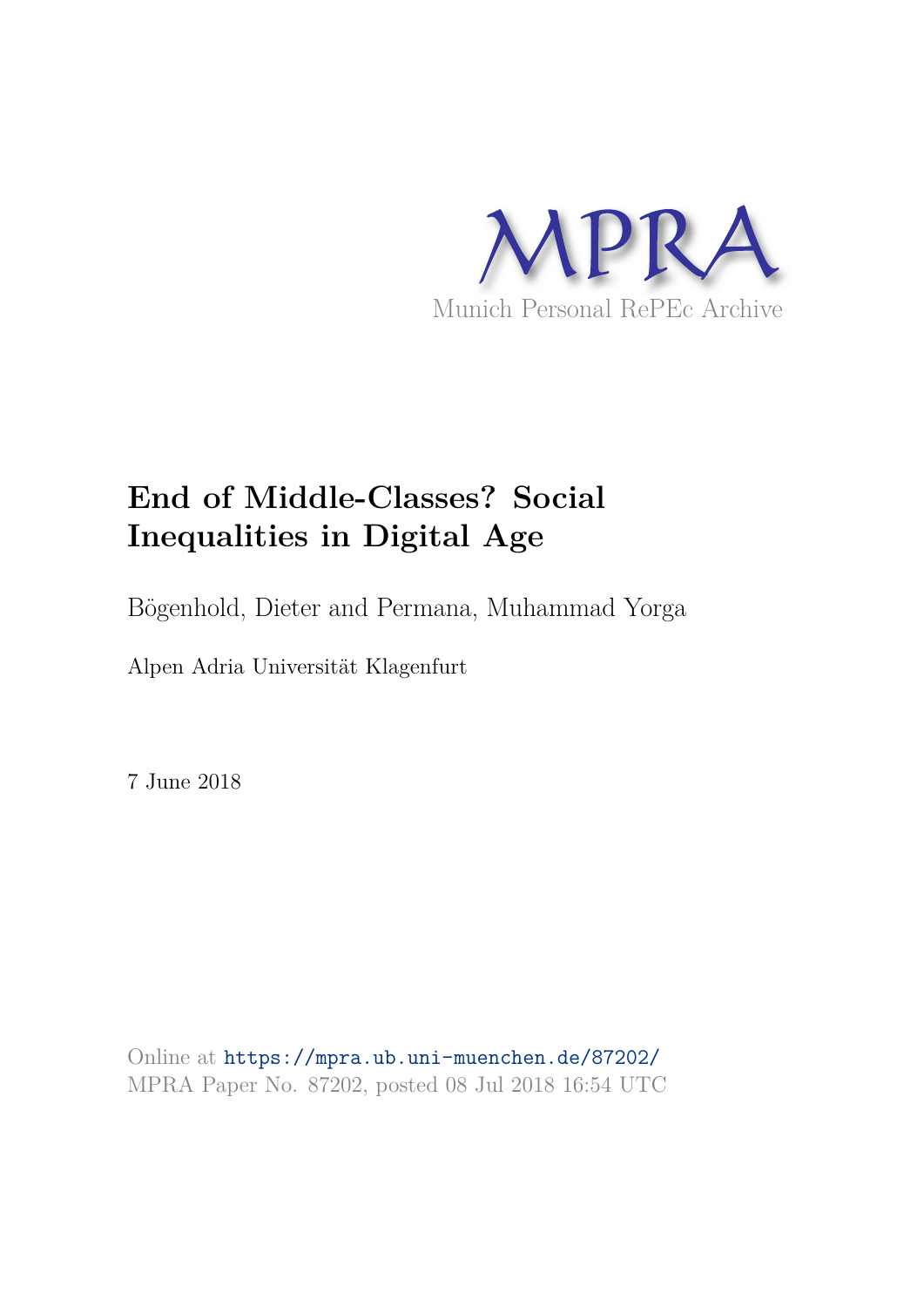

**Fakultät für Wirtschaftswissenschaften Faculty of Management and Economics**



Institut für Soziologie **Department of Sociology** 

IfS Discussion Paper 04/2018<br>**End of Middle-Classes?**<br>**Social Inequalities in Digi**<br>Dieter Bögenhold &<br>Muhammad Yorga Permana **End of Middle-Classes? Social Inequalities in Digital Age** 

Dieter Bögenhold &

# Discussion PAPERS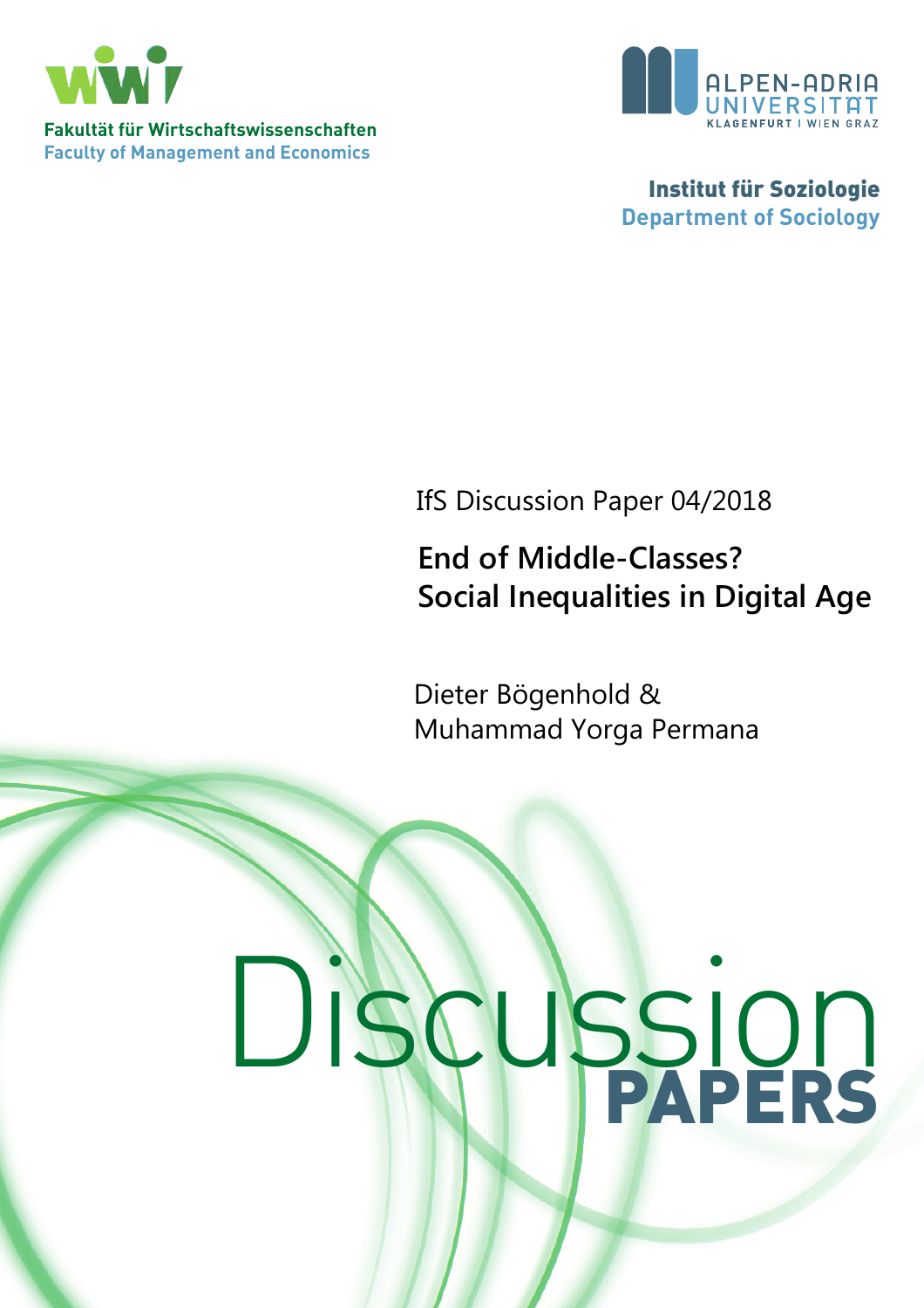Dieter Bögenhold & Muhammad Yorga Permana

#### **End of Middle-Classes? Social Inequalities in Digital Age**

IfS Discussion Paper 04/2018 Institut für Soziologie, Alpen-Adria-Universität Klagenfurt Department of Sociology, Alpen-Adria-Universität Klagenfurt

IfS Discussion Paper ISSN 2306-7373 (Internet)

© 2018 by the authors

Dieter Bögenhold is Professor of Sociology at the Department of Sociology, Faculty of Management and Economics, Alpen-Adria-Universität Klagenfurt, Austria dieter.boegenhold(at)aau.at

Muhammad Yorga Permana is Faculty Member of School of Business and Management, Institut Tecnologi Bandung, Indonesia yorga.permana(at)sbm-itb.ac.id

Institut für Soziologie Fakultät für Wirtschaftswissenschaften Alpen-Adria-Universität Klagenfurt Universitätsstr. 65-67 | 9020 Klagenfurt | Austria

Tel. +43 2700 3400 Fax +43 2700 993400

http://www.aau.at/soziologie sozio(at)aau.at

**All papers published in this series can be accessed here:**  http://www.aau.at/soziologie

Select *Publications*/*Discussion Papers* from the menu bar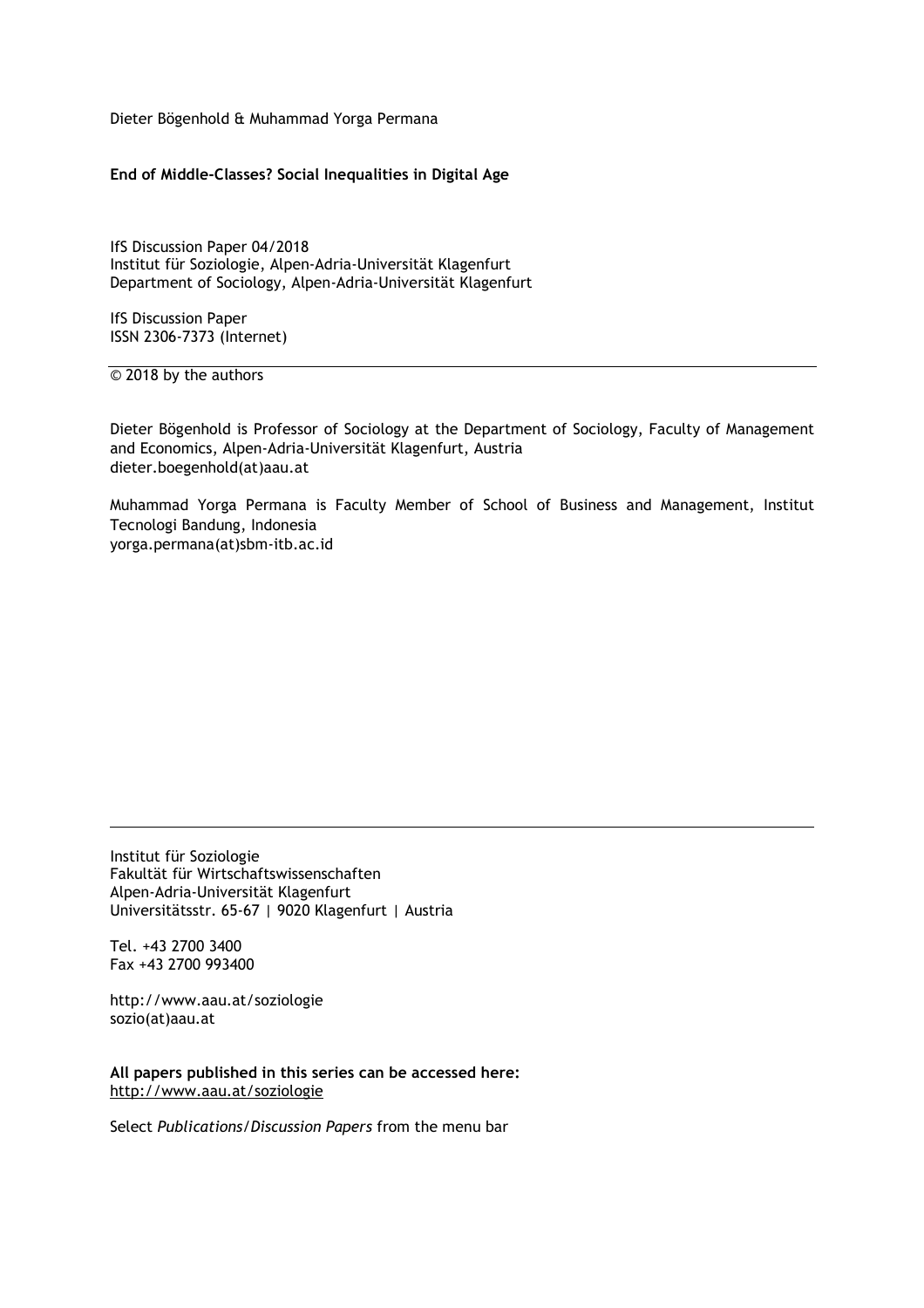#### **Abstract**

In the recent discussion about the future of modern capitalist societies many well-thought speculations rely on the interplay between continued processes of globalization, increased trends of so-called digitalization and other forms of technological progress and their effects on the system of organizations and occupations. In the sociology of change and political conflict, middle classes have always held a central function. Middle classes serve as a kind of conflict buffer of modern societies. According to Collins (2013), technological displacement of middle-class labour is not much more than twenty years old; while it took almost 200 years to destroy the working-class labour force, computerization of middle-class labour (since the last decade of the  $20<sup>th</sup>$  century) is proceeding at a much faster pace than the mechanization of the manual labour force (which took approximately the entire 19th century and three-quarters of the 20th) (Collins 2013, 56). The topic is closely connected to discussion in evolutionary economics as provided by Schumpeter's (2000) idea of "creative destruction" which is led by the assumption of a fragile balance between births and deaths of firms, jobs, occupations, and economic sectors in the course of economic development. Of course, there is already some lively discussion on automation and digitalization as such, but less research focusses explicitly at the middle classes.

The paper tries to test Collins' thesis of an increased de-middledization by international comparative data provided by Eurostat for the period from 2003 to 2014. Firstly, we examine the size of the middle class and the changes within the time period based on the European Union Statistics on Income and Living Conditions (EU-SILC) dataset. We find the evidence of a negative link between digitalization and the size of the middle class, but the result is highly sensitive to the definition of middle class as the dependent variable. As suggested by Piketty (2014), the term of middle class is debatable because it does not have any single definition. The most consistent effect is shown when we define the middle class as the share of households whose incomes are between 60 percent and 150 percent median.

While there appears to be only limited effect of ICT contribution on GDP and total employment on the size of the middle class, the evidence is highly significant in the effect of innovation in digital sector as measured by ICT-related patents on the size of the middle class. One explanation for this might be ICT-related innovation is benefited not only by those in ICT sectors, but also the wide array of occupations. Therefore, approaching digitalization indicator by the contribution of ICT sector to the GDP and total employment could be misleading. With this paper, we have provided only the first test of the relationship between digitalization and the size of the middle class.

#### **1. Introduction**

The paper is about a socioeconomics and sociology of middle classes in a theoretical discussion and empirically focussing at "middle class" segments of different European societies for the time period between 2003 and 2014. The argumentation is strongly embedded to Schumpeterian thought of evolutionary economics but it is tried to link discussion about "creative destruction" to digitalization and the evolution of stratified societies in Europe on international comparison. The paper attempts to question assumptions of growing inequality theoretically and empirically by referring to Collins' thesis of an increased de-middledization. We argue that the ability of ICT innovations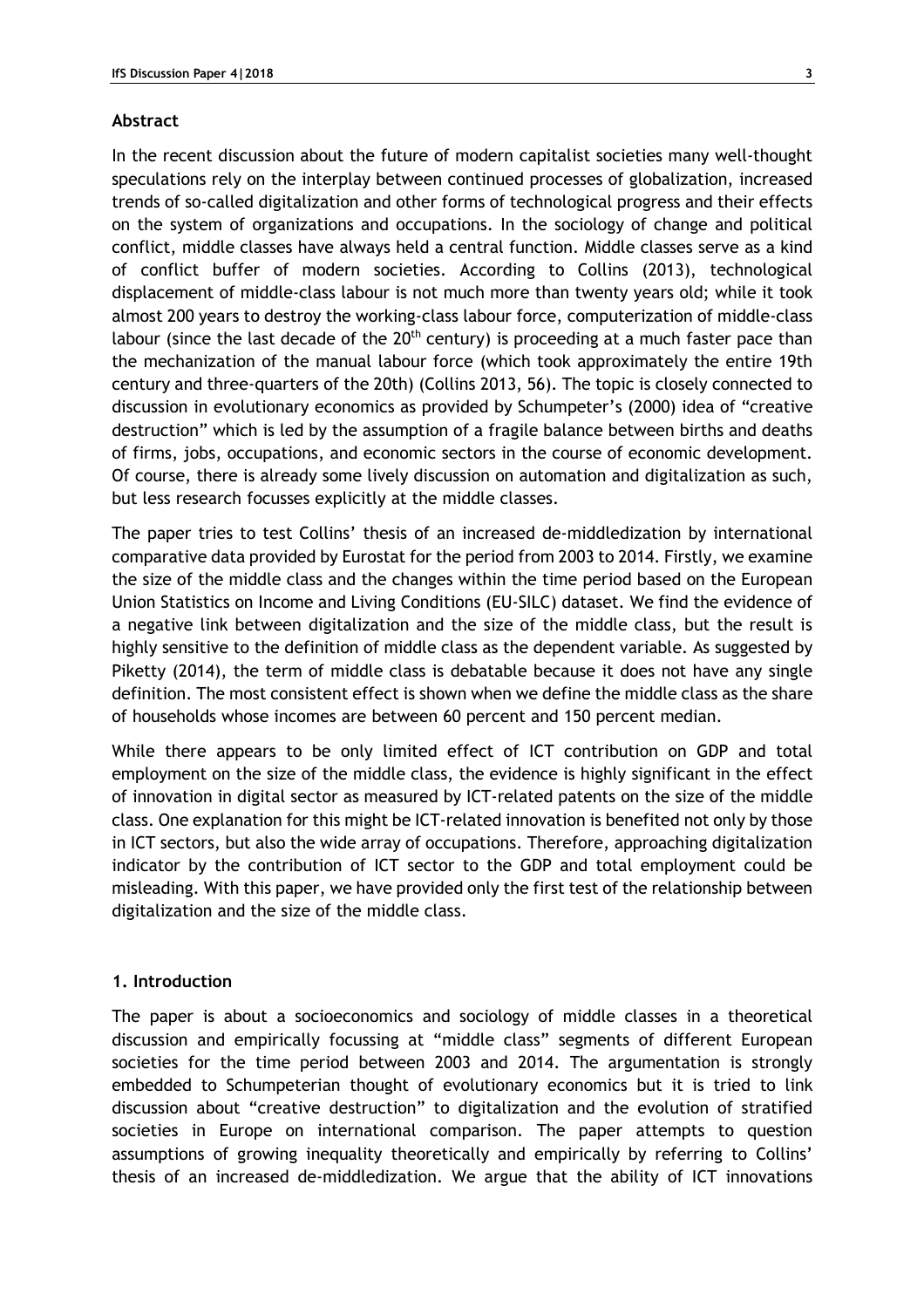(*i.e.* digitalization) to perform specialized, routine, and predicted tasks better than human allows them to supress middle skilled labor, affect to the polarization of jobs, and finally lead to de-middledization.

# **2. Schumpeter: Creative Destruction**

Creative Destruction is the famous but ambivalent term, which was originated by Joseph A. Schumpeter (1883 - 1950), an Austrian economist who had professorships in Austria and Germany before joining the faculty at Harvard University in the early 1930s where he spent the rest of his career. The term refers to the economic processes by which old systems, technology, innovation, and thinking is destroyed by new ones. Schumpeter saw creative destruction as a logical by product of capitalism, but not necessarily as a good thing.

From a contemporary perspective, Schumpeter was truly interdisciplinary and his many works span fields such as sociology, finance economics, and politics (Bögenhold 2014). Over a time span of nearly fifty years, Schumpeter published numerous articles and books. "Creative Destruction" serves as a title of a chapter in the book "Capitalism, Socialism, and *Democracy* (2000 [1942]) in which he deals with the modus operandi of competition. Schumpeter argues against some predominant economic thought at his time, which was characterized as being static. In opposition to that, Schumpeter conceptualized economy being in a constant flux of economic and social change. Schumpeter frequently discussed the parallels and divergences of his thought and Marxism: "The essential point to grasp is that in dealing with capitalism we are dealing with an evolutionary process. It may seem strange that anyone can fail to see so obvious a fact which moreover was long ago emphasized by Karl Marx" (Schumpeter 2000, p. 82).

Schumpeter is regarded as one of the pioneers of "evolutionary economics". He viewed capitalism as a "form or method of economic change" (Schumpeter 2000, p. 82). Creative destruction is a contradictory expression, which seeks to highlight the fact that competition and inherent processes towards monopolistic and oligopolistic competition are only one part of the overall economic game. Too often neglected are simultaneous processes of the creation of new firms, new ideas, and even new business leaders elsewhere in an economy. Deaths and births -both of business enterprises and individuals are two sides of the same coin, and Schumpeter dubbed creative destruction as an essential fact about capitalism.

Creative destruction has to be seen in a wider context of innovation and entrepreneurship for which Schumpeter is well-known. Entrepreneurs are treated as agents to introduce new inputs into the economy. He defined an entrepreneur as a person who comes up with "new combinations" (new goods, new methods of production, new markets, new sources of supply, new organizations of any industry or combinations between these items) which are commonly called "innovation." Entrepreneurs are driven by a set of diverse motivations and their activity is fundamental for economic development. Innovation is the steady new "fresh blood" through new ideas and people who keep the "capitalist machine" going. However, creativity is always combined with destruction elsewhere. When new products appear, consumer demands change, and existing production and related markets are rendered obsolete. In some cases, entire communities are negatively impacted when the production of new products locates elsewhere (Bögenhold 2010, 2013).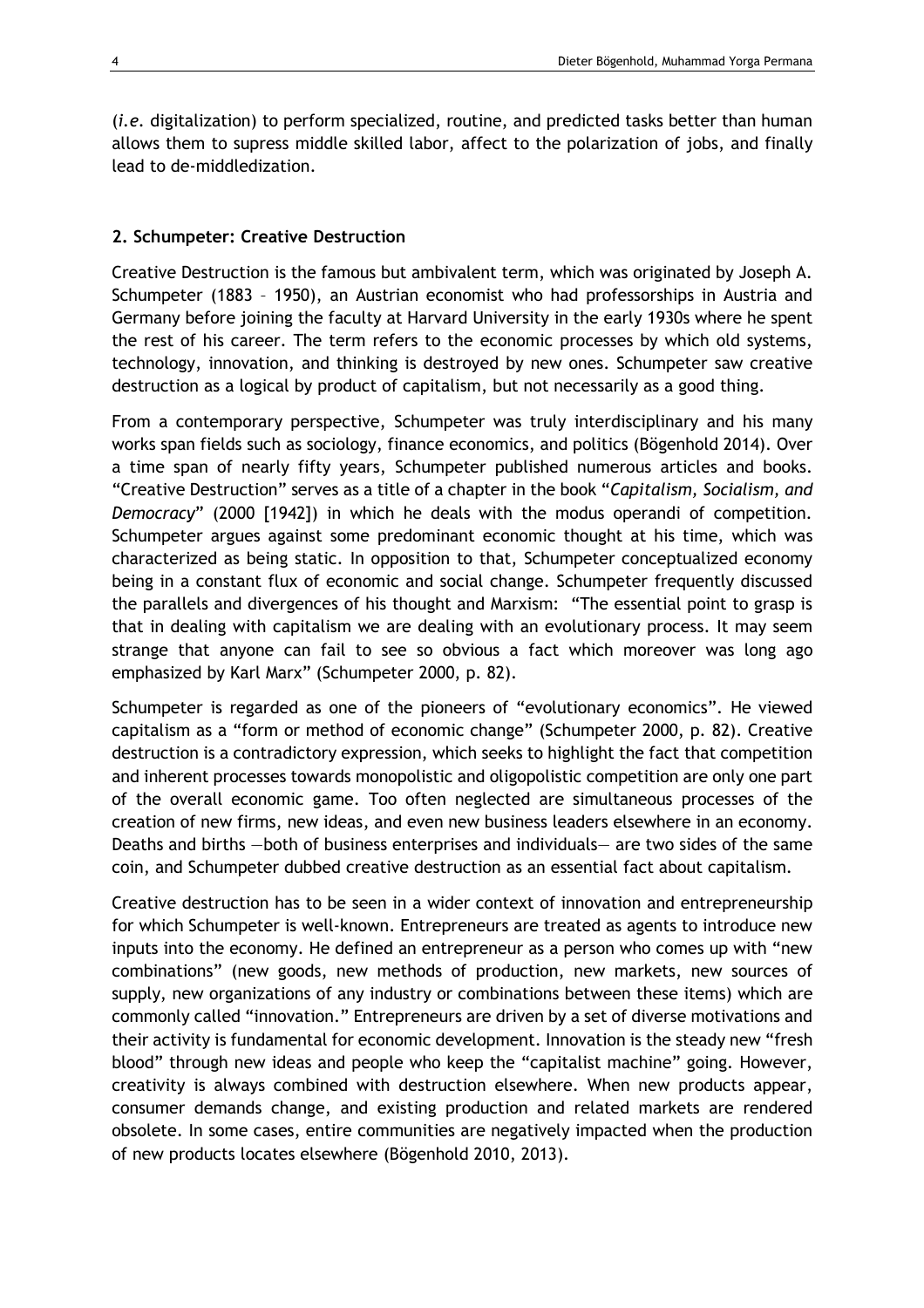#### **3. Creative Destruction and the Future of Capitalism**

Capitalism exists always as a development with a fragile balance of "coming" and "going" of firms, entrepreneurs, goods, ideas, mentalities, and ideologies. Although Schumpeter is often regarded as academic hero of entrepreneurship and innovation, he was highly sceptical about the endogen creativity of capitalism to achieve a balance between creativity and destruction. In one chapter he posed the question "Can capitalism survive?" and he did not hesitate to answer "No, in my opinion not". He actually felt that socialism would eventually supplant capitalism. So far, Schumpeter can be said to have underestimated the potential innovation sources of capitalism.

Despite those very general conclusions about the destiny of capitalism, other voices argue that processes of creative destruction will affect the system of social stratification in modern societies. According to Collins (2013), technological displacement of middle-class labour is not much more than twenty years old whereas it took almost 200 years to destroy the working-class labour force. Therefore, none of the previous ways to compensate job losses will work effectively anymore in the future. Now, the twenty-first century trajectory of technological development is likely to push the middle classes into redundancy.

Within recent discussion about the future of modern capitalist societies many well-thought speculations rely on the interplay between continued processes of globalization, increased trends of so-called digitalization and other forms of technological progress and their effects on the system of social stratification and social mobility (Wallerstein et al. 2013). Middle classes serve as a kind of conflict buffer of modern societies. In his discussion why there is no socialism in the United Stated which was questioned in book format by Werner Sombart in 1906 (see Sombart 1976), the upcoming middle classes and their related relative wealth played a central role. Sombart argued that if people earn means to engage in different consumption activities they start to arrange positively with a political-economic system receiving a status, which is worth defending. With roast beef and apple pie all socialist dreams disappear, was somehow the answer by Sombart (1976) to the stability of capitalism in early 20th century.

This paper is about a socioeconomics and sociology of middle classes in a theoretical discussion and empirically focussing at the segment of middle classes. The argumentation gets started by discussion about "creative destruction" and its appearance in context to digitalization and the evolution of stratified societies in Europe. Collins' thesis of an increased de-middledization shall be taken up as a hypothesis which must be confronted with empirical evidence in order to arrive at some better informed insights into growing inequality theoretically, empirically and internationally and its impact digitalization. Of course, the research is also rooted by recent social stratification research that has turned towards questions of inequality as research proxy. The current enormous success story of Piketty's "Capital in the 21<sup>st</sup> Century" (Piketty, 2014) by members of the economics and sociology communities is a demonstration of the ongoing attraction of questions about (in)equality and stratification (Boushey et al. 2017, King 2017).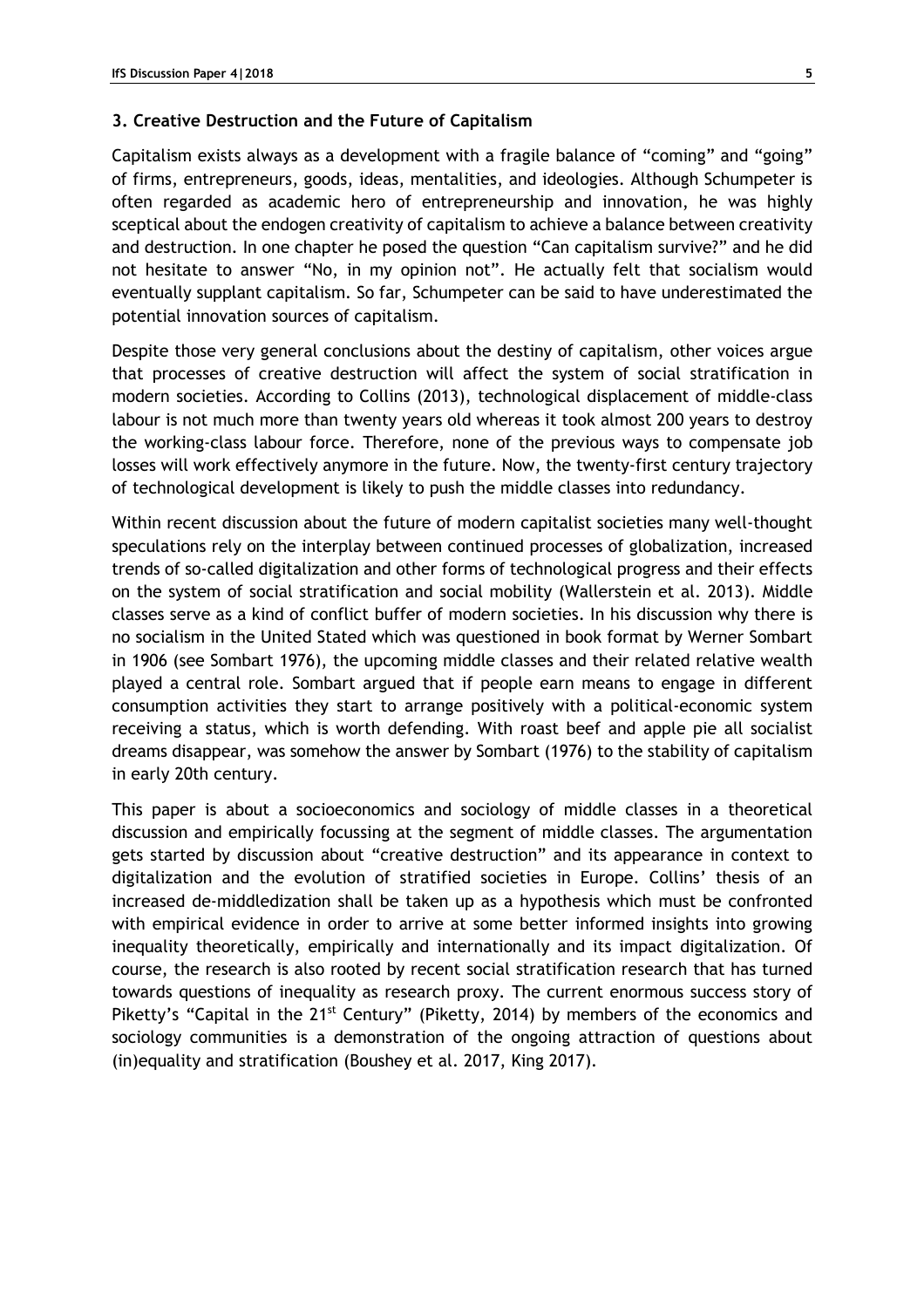#### **4. Creative Destruction and Jobs**

Academic observers have almost focused at the assumed negative consequences of economic development and described them as warnings. Fear of deserted factory halls go back already to the 1960th when an article in *Time Magazine* argued already this way:

The number of jobs lost to more efficient machines is only part of the problem. What worries many job experts more is that automation may prevent the economy from creating enough new jobs. . . . Throughout industry, the trend has been to bigger production with a smaller work force. . . . Many of the losses in factory jobs have been countered by an increase in the service industries or in office jobs. But automation is beginning to move in and eliminate office jobs too. ... In the past, new industries hired far more people than those they put out of business. But this is not true of many of today's new industries. . . . Today's new industries have comparatively few jobs for the unskilled or semiskilled, just the class of workers whose jobs are being eliminated by automation" (*Time Magazine*, 1991).

Recent developments in context with robots and artificial intelligences have multiplied those earlier worries. The book "The Second Machine Age" (Brynjolfsson & McAfee 2014, p. 11):

Rapid and accelerating digitization is likely to bring economic rather than environmental disruption, stemming from the fact that as computers get more powerful, companies have less need for some kinds of workers. Technological progress is going to leave behind some people, perhaps even a lot of people, as it races ahead. As we'll demonstrate, there's never been a better time to be a worker with special skills or the right education, because these people can use technology to create and capture value. However, there's never been a worse time to be a worker with only 'ordinary' skills and abilities to offer, because computers, robots, and other digital technologies are acquiring these skills and abilities at an extraordinary rat".

Those fears neglect that sides of destruction are always in parallel with areas of creativity at the same time which lead to the evolution of new tasks and job profiles in different other areas. While Randall Collins (2013) is almost pessimistic in his perceived evaluation in context with the process of increased digitalization, which lead to a "stretching" of inequality, David Autor (2011, 2014, and 2015) regards positive potentials. It is a tricky research endeavour to investigate the interplay of "Artificial Intelligence, Automation and Work" (Acemoglu and Restrepo 2018). Research needs concrete empirical data to get instruction which position is more adequate than another. We know also that digitalization goes along with sustainable changes of occupations and their contents where new competencies will be fostered (Yoo et al, 2012), especially with mathematical skills and thought in cross disciplinary thought, creativity and languages (Deming 2015). Research for positive and negative impacts of the digitalization process on inequality and the persistence of the middle classes is an eminent important task. Our research is about the question of "stretching". Will stratified societies turn its middle tentatively from convex to concave curves?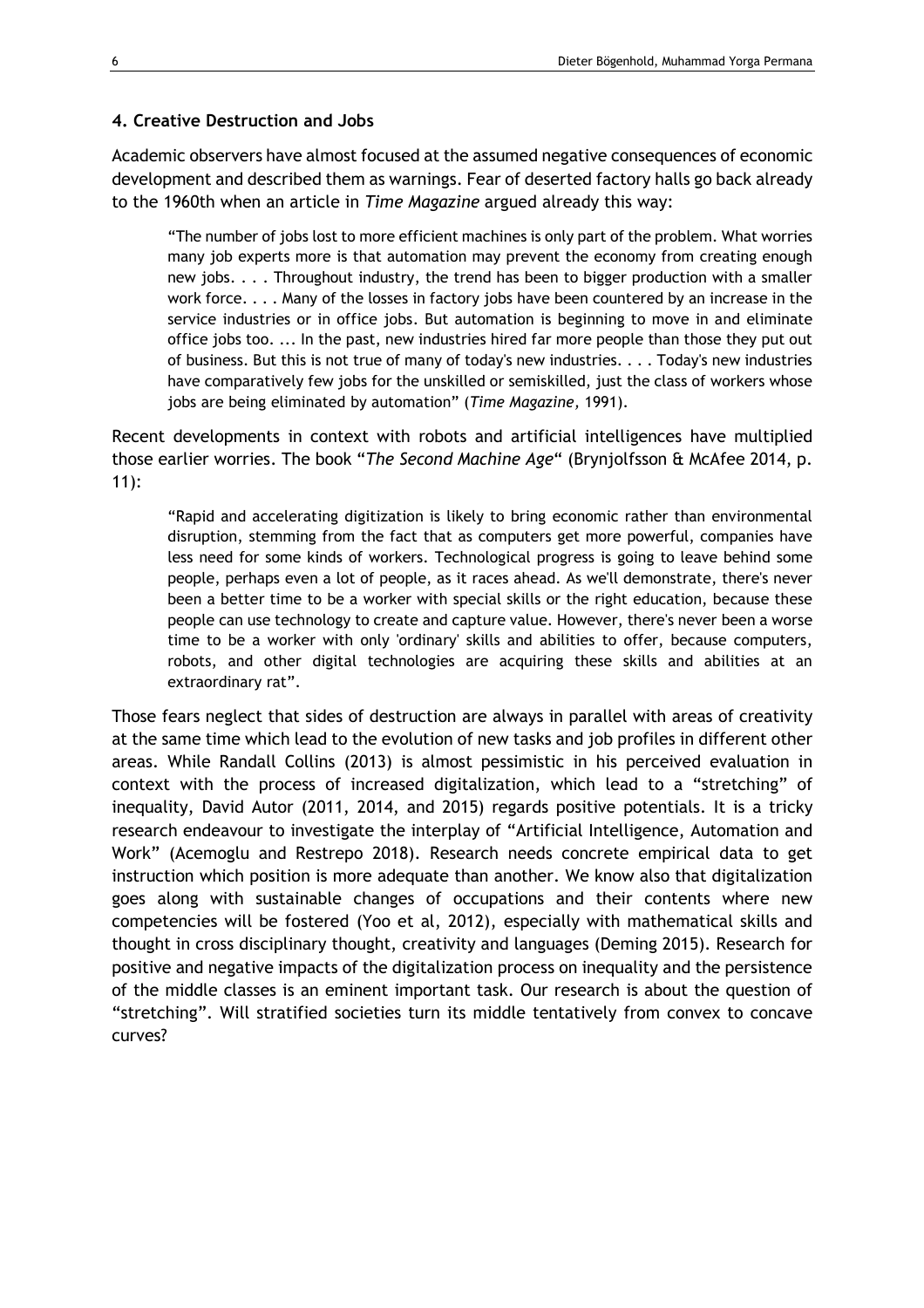#### **5. Empirical analysis**

#### **5.1 The Model and Dataset**

We conduct an empirical analysis to test the hypothesis that digitalization leads to the shrinking size of the middle class with EU countries as the unit of analysis. The dataset covers the unbalance panel data for the period 2003-2014 (12 years) consisting of 31 group of observations. The 28 of them are the members of EU and the rest are Switzerland, Iceland, and Norway. The data are obtained from Eurostat database.

A series of panel regressions are presented to investigate the relationship between a variety of digitalization measurements and the size of the middle class in European countries. The basic model is as follows

Middle\_class<sub>it</sub> =  $\propto +\beta_1$  digitalization $_{i(t-h)}+\beta_2$  EduHigh $_{it}+\beta_3$  EduLow $_{it}+\beta_4$  GovExp $_{it}$  $+$   $\beta_5$  Openness $_{it}$  +  $\beta_6$  GDPpcap $_{it}$  +  $\beta_7$  Popgrowth $_{it}$  +  $\beta_8$  Unemployment $_{it}$  $+ v_i + \varepsilon_{it}$ 

where *Middle\_class* represents dependent variable, a series measures of the size of the middle class in a country while *digitalization* stands for one group of digitalization measures as independent variables. The rest are control variables: *EduHigh* and *EduLow* are the proportion of high educated and low educated labor respectively, *GovExp* stands for government expenditure as percentage to GDP and *Openness* is trade openness index as measure for globalization. GDP per capita, population growth, and the rate of unemployment are also included in the model. Meanwhile,  $\alpha$  is constant,  $\beta_n$  is coefficient for each variable, and  $v$  and  $\varepsilon$  are unobserved country/region specific characteristics which are time-invariant effects and idiosyncratic error terms, respectively. The model shows the presence of subscript time lag *h* in the independent variables. The use of lagged independent variable is a common strategy to confront simultaneously problem. It also clarifies that the independent variable needs a delay in giving an impact to the explained phenomenon.

The nature of a static panel data requires us to choose between fixed effects or random effects model. The Hausman test can be used to test the correlation between idiosyncratic errors and the independent variables. If the correlation is there, the fixed effect model is the appropriate method of estimation. In our case the null hypothesis of Hausman test is rejected. It suggests that fixed effects model fits better rather than random effects model. Theoretically, fixed effect model is relevant in this case because it controls the unobserved time-invariant country heterogeneity and thus it is in line with the assumption of pathdependence in evolutionary economic field.

# **5.2 Dependent Variables**

Surprisingly, there is no single definition about middle class among scholars (Pressman, 2015). For a long period of time, distributional studies have focused on the poor and the rich while those in the middle are forgotten (Atkinson and Brandolini, 2011). The concern to define and measure the middle class has been increasing in the past decade since the issue of shrinking middle class became a major anxiety. Therefore, since there is no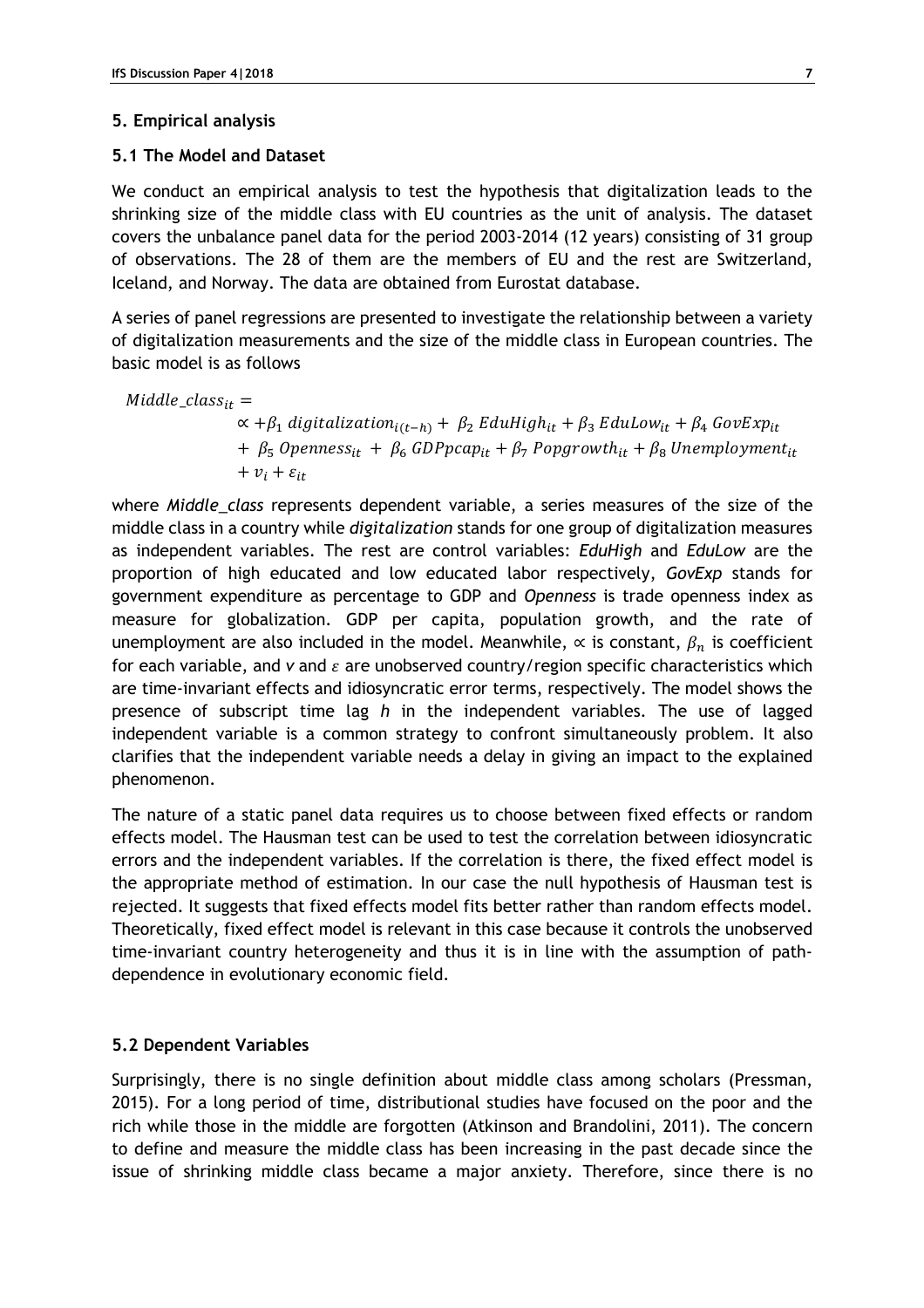consensus, any attempts to define the size of the middle class are *"quite obviously arbitrary and open to challenge-* (Piketty, 2014).

In this study, we focus on the disposable household income range which is measured by the survey of European Union Statistics on Income and Living Conditions (EU-SILC) provided in Eurostat database. We use two approaches in defining the size of the middle class as our dependent variable. Firstly, our measure of the middle class starts from the median household income. The middle classes are defined as those whose income lies between an absolute lower cut-off and upper cut-off near the median. PEW Research Center (2012) firstly defines middle-class in US to be between 67 percent and 200 percent of the median income.

However, we think there is no exact number of both lower and upper cut-off point because it depends on the context of the study. We follow the argument from Ravallion (2010) and Atkinson and Brandolini (2011) which state that the lower cut-off of the middle class is equivalent with the line threshold of at-risk-of poverty. In other words, those who are classified as middle class are those who do not have any risk of poverty. In the EU, at-riskof poverty threshold is set at 60 percent of the national median household income. Thus, we choose that number to set the lower cut-off for defining the middle class. Meanwhile, the upper cut-off distinguishes the middle class and the rich. We set the 150 percent of the median as the upper cut-off for defining the middle class as also suggested by Grabka and Frick (2008) to measure the size of German middle class. To sum up, this study defines the middle class as the population group with a relative income position between 60 and 150 percent of the median.

Secondly, we look at the fraction of income received by the middle 60 percent of earners which was firstly defined as middle class by a Nobel Laurate economist, Robert Solow (Atkinson and Brandolini, 2011). It is regarded as the middle three income quintiles between the top quintile of 20 percent of the richest and the bottom quintile of 20 percent of the poorest. As the robustness check, we also consider a less size of middle class by limiting the size to the middle 40 percent of earners. For each country, Eurostat provides household income per decile of distribution. Thus, we can calculate the income share of both the middle 40 percent and 60 percent of earners. While the first approach focuses on *the share of the population*, this second approach emphasizes *the share of income in the population*.

Table 1 and Table 2 capture the size of the middle class in EU countries measured by the first and second approaches respectively. The correlation between the first and second approach of middle class measurement is 0.76. The de-middledization phenomenon in the current decade can be shown obviously, when the middle class is defined by the first approach: middle classes are those between 60 percent and 150 percent of median household income. As can be seen in Table 1, 20 out of 31 EU countries experience the declining of the middle class in the period of 2003-2014. The highest de-middledization phenomenon are experienced by Germany (-9.3 percent decline), Sweden (-6.4 percent), and Spain (-6 percent) respectively. Interestingly, despite of the shringking phenomenon, in all of Scandinavian countries and the Netherlands, the size of the middle class are greater than 70 percent of the population. It suggests that those countries tend to be more equal with regards to the distribution of income.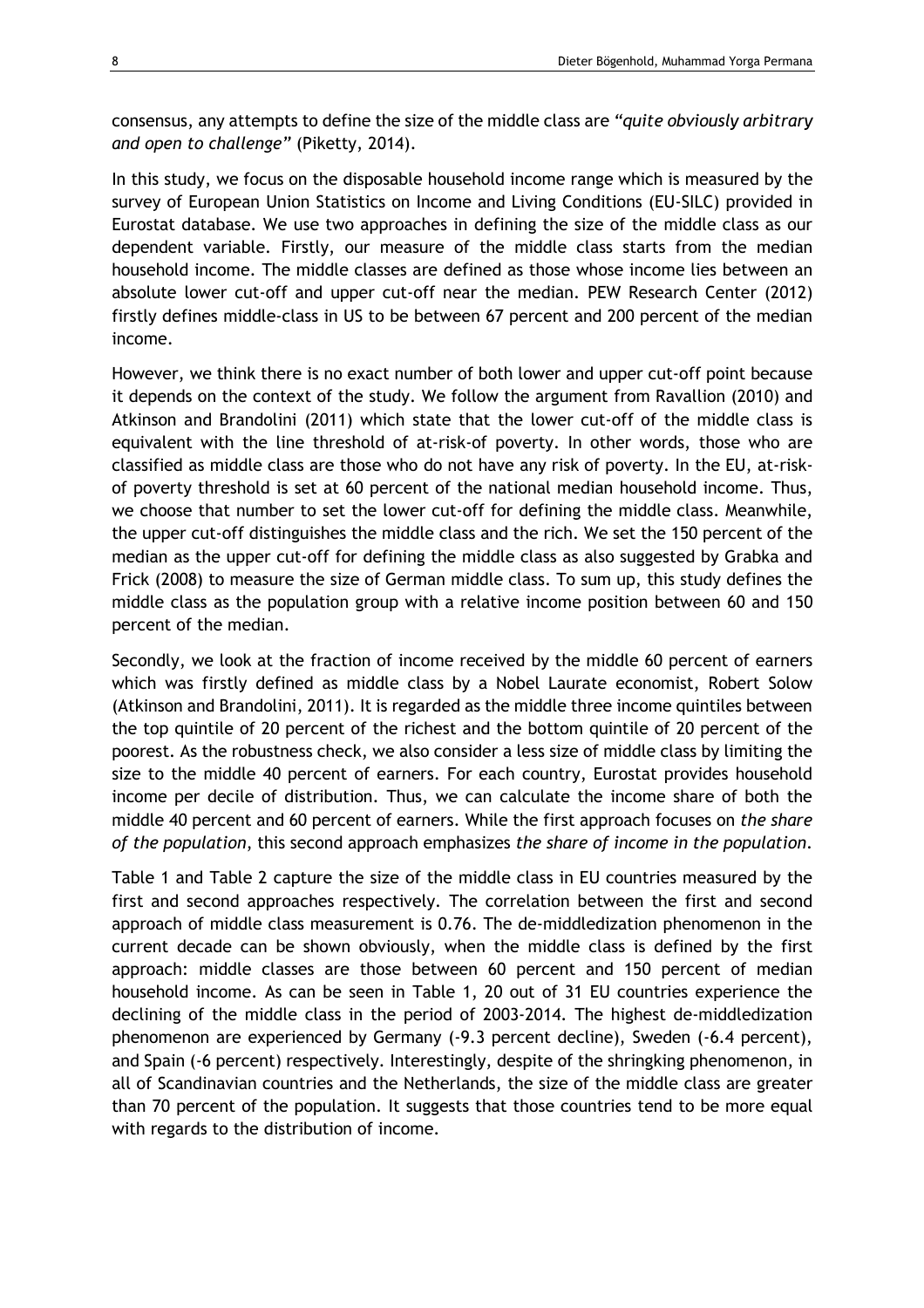|                 |       | First observation (2003-2007) |        |       | Last observation (2014) |       |            |
|-----------------|-------|-------------------------------|--------|-------|-------------------------|-------|------------|
|                 |       | Middle                        |        |       | Middle                  |       |            |
| Country         | Poor  | Class                         | Rich   | Poor  | Class                   | Rich  | Size<br>of |
|                 | below |                               | Above  | below |                         | Above | Middle     |
|                 | 60%   | 60%-150%                      | 150%   | 60%   | 60%-150%                | 150%  | Class      |
| Belgium         | 15.4  | 67.5                          | 18.2   | 15.5  | 68                      | 17.1  | Increase   |
| <b>Bulgaria</b> | 18.4  | 56.6                          | 21.4   | 21.8  | 55                      | 23    | Decrease   |
| Czech           |       |                               |        |       |                         |       |            |
| Republic        | 10.4  | 72.3                          | 17.8   | 9.7   | 74.2                    | 16.1  | Increase   |
| Denmark         | 11.7  | 76.7                          | 12.4   | 12.1  | 72                      | 15.8  | Decrease   |
| Germany         | 12.2  | 71.7                          | 15.8   | 16.7  | 62.4                    | 20.9  | Decrease   |
| Estonia         | 20.2  | 55.1                          | 26.6   | 21.8  | 51.2                    | 27.2  | Decrease   |
| Ireland         | 20.5  | 58.9                          | 20.2   | 16.4  | 60.9                    | 22.8  | Increase   |
| Greece          | 20.7  | 56.2                          | 23.9   | 22.1  | 55.9                    | 22.7  | Decrease   |
| Spain           | 20.1  | 58.7                          | 21.2   | 22.2  | 52.7                    | 25.2  | Decrease   |
| France          | 13.5  | 67.8                          | 19.2   | 13.3  | 68.7                    | 17.7  | Increase   |
| Croatia         | 20.6  | 56.4                          | 25     | 19.4  | 58.5                    | 21.5  | Increase   |
| Italy           | 18.9  | 59.3                          | 21.5   | 19.4  | 59.1                    | 21    | Decrease   |
| Cyprus          | 16.1  | 63.5                          | 20.9   | 14.4  | 60.2                    | 23.6  | Decrease   |
| Latvia          | 19.4  | 51.1                          | 25.4   | 21.2  | 51.7                    | 25.8  | Increase   |
| Lithuania       | 20.5  | 53.6                          | 26.4   | 19.1  | 52                      | 25.8  | Decrease   |
| Luxembourg      | 11.9  | 68.2                          | 19.1   | 16.4  | 64.2                    | 20.5  | Decrease   |
| Hungary         | 13.5  | 67.2                          | 16.9   | 15    | 66.6                    | 18.5  | Decrease   |
| Malta           | 14.3  | 65.1                          | 20.7   | 15.9  | 65.2                    | 18.5  | Increase   |
| Netherlands     | 10.7  | 73.8                          | 16.5   | 11.6  | 71.9                    | 16.5  | Decrease   |
| Austria         | 13.2  | 69.1                          | 17.9   | 14.1  | 68.6                    | 17.5  | Decrease   |
| Poland          | 20.5  | 57.1                          | 23.8   | 17    | 61.1                    | 21.3  | Increase   |
| Portugal        | 20.4  | 55.3                          | 25.3   | 19.5  | 56.5                    | 24    | Increase   |
| Romania         | 24.6  | 51.4                          | 25     | 25.1  | 49.6                    | 25    | Decrease   |
| Slovenia        | 12.2  | 73.4                          | 15     | 14.5  | 69.9                    | 15.8  | Decrease   |
| Slovakia        | 13.3  | 72.2                          | 16.2   | 12.6  | 71.8                    | 15.9  | Decrease   |
| Finland         | 11    | 73.1                          | 15.2   | 12.8  | 71.3                    | 16.3  | Decrease   |
| Sweden          | 11.3  | 76.8                          | 13.7   | 15.1  | 70.4                    | 15.1  | Decrease   |
| United          |       |                               |        |       |                         |       |            |
| Kingdom         | 19    | 57.6                          | 23.4   | 16.8  | 60.2                    | 23.2  | Increase   |
| Iceland         | 10    | 76.5                          | 13.8   | 7.9   | 76.5                    | 13.9  | Decrease   |
| Norway          | 10.8  | 77                            | 12.2   | 10.9  | 75.1                    | 13    | Decrease   |
| Switzerland     | 15    | 64.3                          | $20\,$ | 13.8  | 64.9                    | 19.5  | Increase   |

Table 1: Population share of the bottom, middle, and top income groups in EU countries 2003-2014

Source: Author's calculations from Eurostat database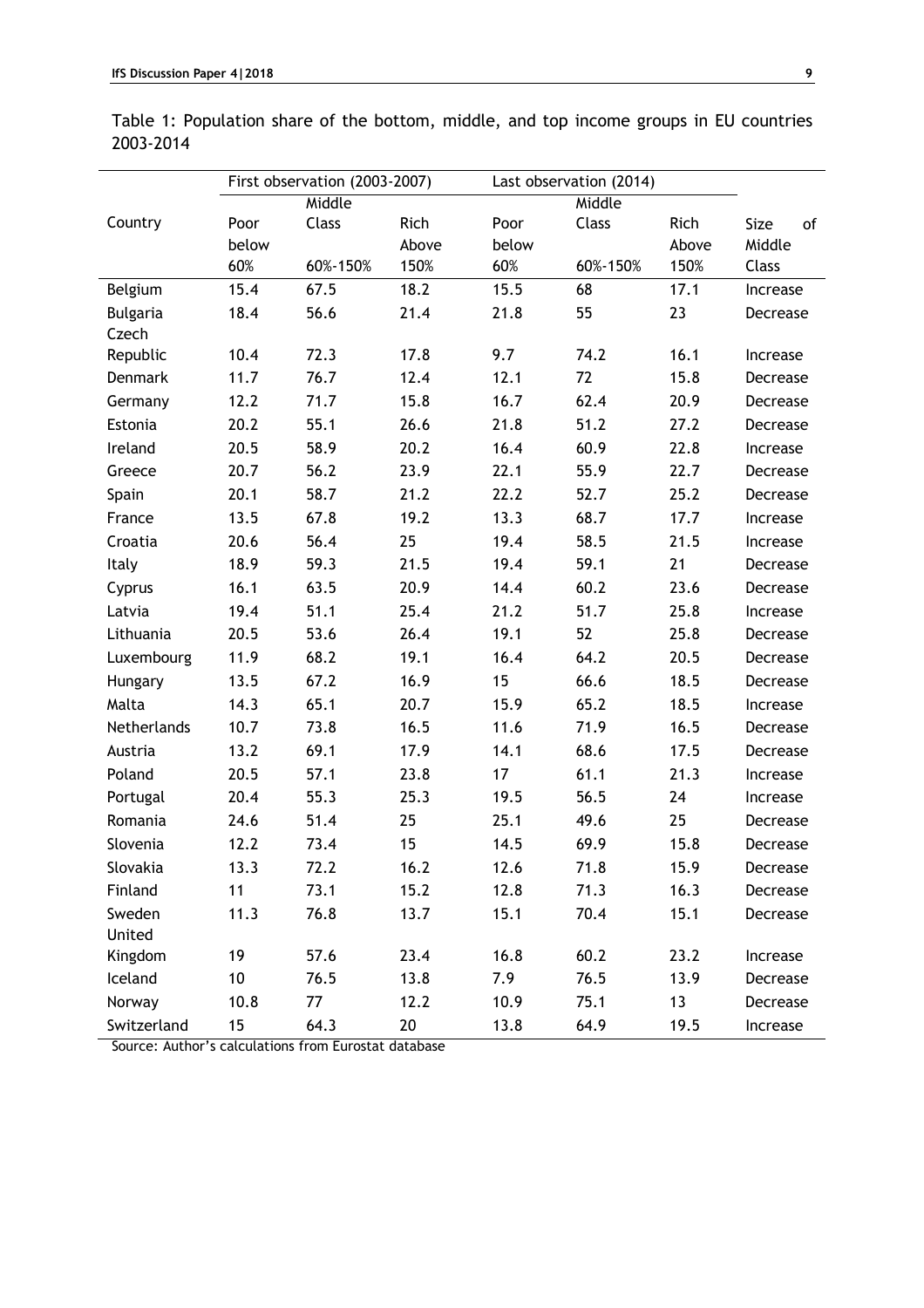|                 |        | First observation (2003-2007) |         |        | Last observation (2013-2014) |      |            |
|-----------------|--------|-------------------------------|---------|--------|------------------------------|------|------------|
|                 |        | Middle                        |         |        | Middle                       |      |            |
| Country         | Poor   | Class                         | Rich    | Poor   | Class                        | Rich | Size<br>of |
|                 | bottom |                               |         | bottom |                              | top  | Middle     |
|                 | 20%    | 60%                           | top 20% | 20%    | 60%                          | 20%  | Class      |
| Belgium         | 8.5    | 54.9                          | 36.6    | 9.2    | 56.0                         | 34.8 | Increase   |
| <b>Bulgaria</b> | 7.5    | 53.7                          | 38.8    | 6.2    | 51.8                         | 42.0 | Decrease   |
| Czech Rep.      | 9.8    | 54.2                          | 36.0    | 10.1   | 54.2                         | 35.7 | Decrease   |
| Denmark         | 9.7    | 55.9                          | 34.4    | 8.9    | 54.5                         | 36.6 | Decrease   |
| Germany         | 9.5    | 54.6                          | 35.9    | 7.4    | 54.3                         | 38.3 | Decrease   |
| Estonia         | 6.1    | 49.9                          | 44.0    | 6.4    | 51.5                         | 42.1 | Increase   |
| Ireland         | 7.8    | 53.9                          | 38.3    | 8.1    | 52.7                         | 39.2 | Decrease   |
| Greece          | 6.5    | 52.1                          | 41.4    | 6.5    | 52.5                         | 41.0 | Increase   |
| Spain           | 7.3    | 54.3                          | 38.4    | 5.9    | 53.4                         | 40.7 | Decrease   |
| France          | 9.0    | 53.5                          | 37.5    | 9.1    | 52.4                         | 38.5 | Decrease   |
| Croatia         | 7.0    | 54.3                          | 38.7    | 7.3    | 55.2                         | 37.5 | Increase   |
| Italy           | 7.2    | 52.6                          | 40.2    | 6.8    | 53.9                         | 39.3 | Increase   |
| Cyprus          | 8.6    | 53.9                          | 37.5    | 8.0    | 48.9                         | 43.1 | Decrease   |
| Latvia          | 6.4    | 50.7                          | 42.9    | 6.5    | 51.2                         | 42.3 | Increase   |
| Lithuania       | 6.2    | 50.7                          | 43.1    | 6.9    | 51.0                         | 42.1 | Increase   |
| Luxembourg      | 9.2    | 53.6                          | 37.2    | 8.3    | 54.7                         | 37.0 | Increase   |
| Hungary         | 9.2    | 53.8                          | 37.0    | 8.8    | 53.7                         | 37.5 | Decrease   |
| Malta           | 9.2    | 54.9                          | 35.9    | 9.1    | 54.1                         | 36.8 | Decrease   |
| Netherlands     | 9.1    | 54.9                          | 36.0    | 9.3    | 55.1                         | 35.6 | Increase   |
| Austria         | 9.0    | 54.3                          | 36.7    | 9.0    | 54.3                         | 36.7 | Decrease   |
| Poland          | 6.4    | 51.3                          | 42.3    | 7.9    | 53.2                         | 38.9 | Increase   |
| Portugal        | 6.3    | 48.6                          | 45.1    | 6.7    | 51.6                         | 41.7 | Increase   |
| Romania         | 5.4    | 50.5                          | 44.1    | 5.8    | 53.8                         | 40.4 | Increase   |
| Slovenia        | 9.9    | 56.3                          | 33.8    | 9.2    | 56.3                         | 34.5 | Decrease   |
| Slovakia        | 9.0    | 55.5                          | 35.5    | 9.1    | 55.4                         | 35.5 | Decrease   |
| Finland         | 10.0   | 54.5                          | 35.5    | 9.7    | 55.0                         | 35.3 | Increase   |
| Sweden          | 9.8    | 57.3                          | 32.9    | 8.8    | 56.8                         | 34.4 | Decrease   |
| United Kingdom  | 7.1    | 50.9                          | 42.0    | 7.7    | 53.0                         | 39.3 | Increase   |
| Iceland         | 10.1   | 55.5                          | 34.4    | 10.6   | 55.8                         | 33.6 | Increase   |
| Norway          | 9.7    | 53.7                          | 36.6    | 9.9    | 56.5                         | 33.6 | Increase   |
| Switzerland     | 8.2    | 52.9                          | 38.9    | 8.6    | 52.9                         | 38.5 | Decrease   |

Table 2: Income share of the bottom, middle, and top income groups in EU countries 2003- 2014

Source: Author's calculations from Eurostat database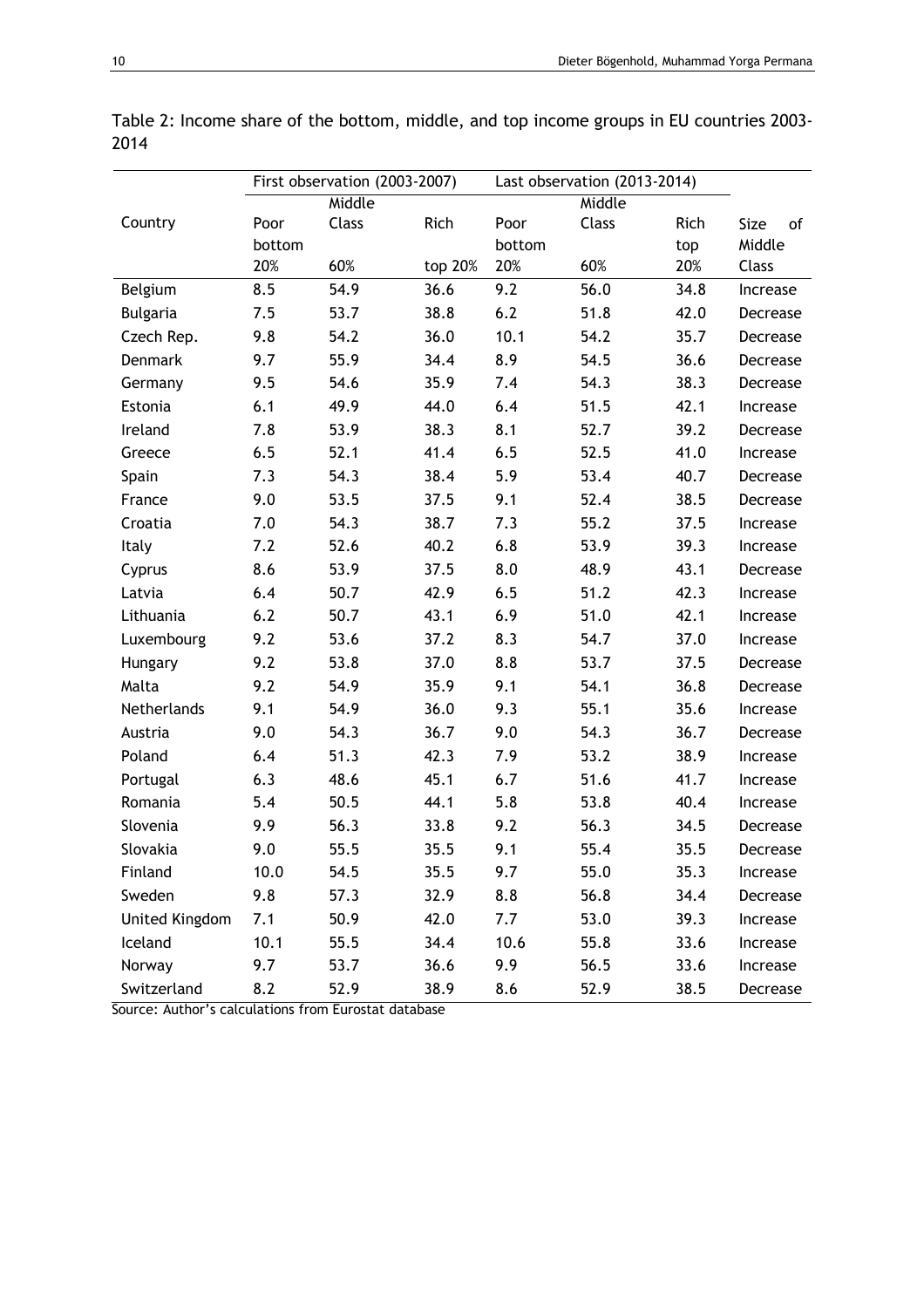## **5.3 Independent Variables**

The term of digital economy which was introduced by Tapscott's book in 1996 refers to an economic system where the use of ICT is widely spread (Kotarba, 2017). Since then, measuring the digital economy is popular among scholars and even policy regulators. OECD (2014), for instance, has identified a comprehensive set of indicators for comparisons between countries in term of their digital economies. Mueller *et al* (2017) found at least 11 cross-country studies between 2013 and 2015 which attempt to measure the digital economy. Some of those indicators are R&D spending in ICT, labor productivity in ICT related sector, value added of ICT related sector, ICT investment and infrastructure, ICT related sector revenue and its share to GDP, and number of patents in ICT related sector as the measurement of innovation in digital economy. Some of them even propose the ICT composite index which combines the numerous ICT variables (for instance OECD, 2014; Katz and Koutroumpis, 2013; and International Telecommunication Union, 2014).

In this study we limit the digitalization indicators into three main measurements which are: innovation output, economic, and employment indicators. Hypothetically, those three indicators have the potential possibility to link with income distribution and the size of the middle class. The first indicator is ICT-related patent as the proxy of innovation in ICT sectors. This study uses European Patent Office (EPO) patent applications per million of total population as provided by Eurostat. Despite of its drawback, patent is regarded as an outcome of a successful innovation process. For the use of cross country comparison, patent statistics are unique since they provide the long historical time series (Cantwell & Vertova, 2004) and roughly comparable between the unit of analysis. ICT-related patents consist of five fields based on selected IPC codes including telecommunications, consumer electronics, computers, office machinery, and other ICT-related technologies.

The second indicator to measure digitalization is the share of ICT sector in GDP. To deal with the size of GDP, we multiply the *percentage of ICT sector in GDP* with *GDP per capita*. Thus, the product represents the size of revenue in ICT sectors per total population of the country. The definition of the ICT sector is based on NACE Rev. 2 classification which consists of ICT manufacturing and ICT services. Lastly, we use the ICT employment as share of total employment as the third indicator of digitalization. It represents how the emerging of ICT sectors is able to create new job opportunities.

# **5.4 Control Variables**

Several control variables are included in the model to consider the presence of other potential explanatory variables associated with the size of the middle class. First of all, GDP per capita is included as the common control for the level of economic of countries. We use current prices of GDP per capita adjusted by purchasing power parities in euro currencies as provided by the Eurostat. Additionally, population growth, representing the density of a region, is also included in the model. Many studies link population growth with the distribution of income in two directions (for instance Winegarden, 1978).

We then incorporate government spending in controlling the model as the measure of government power to maintain the size of the middle class through the redistributive spending. Thus, we expect the positive correlation between them. The next control variable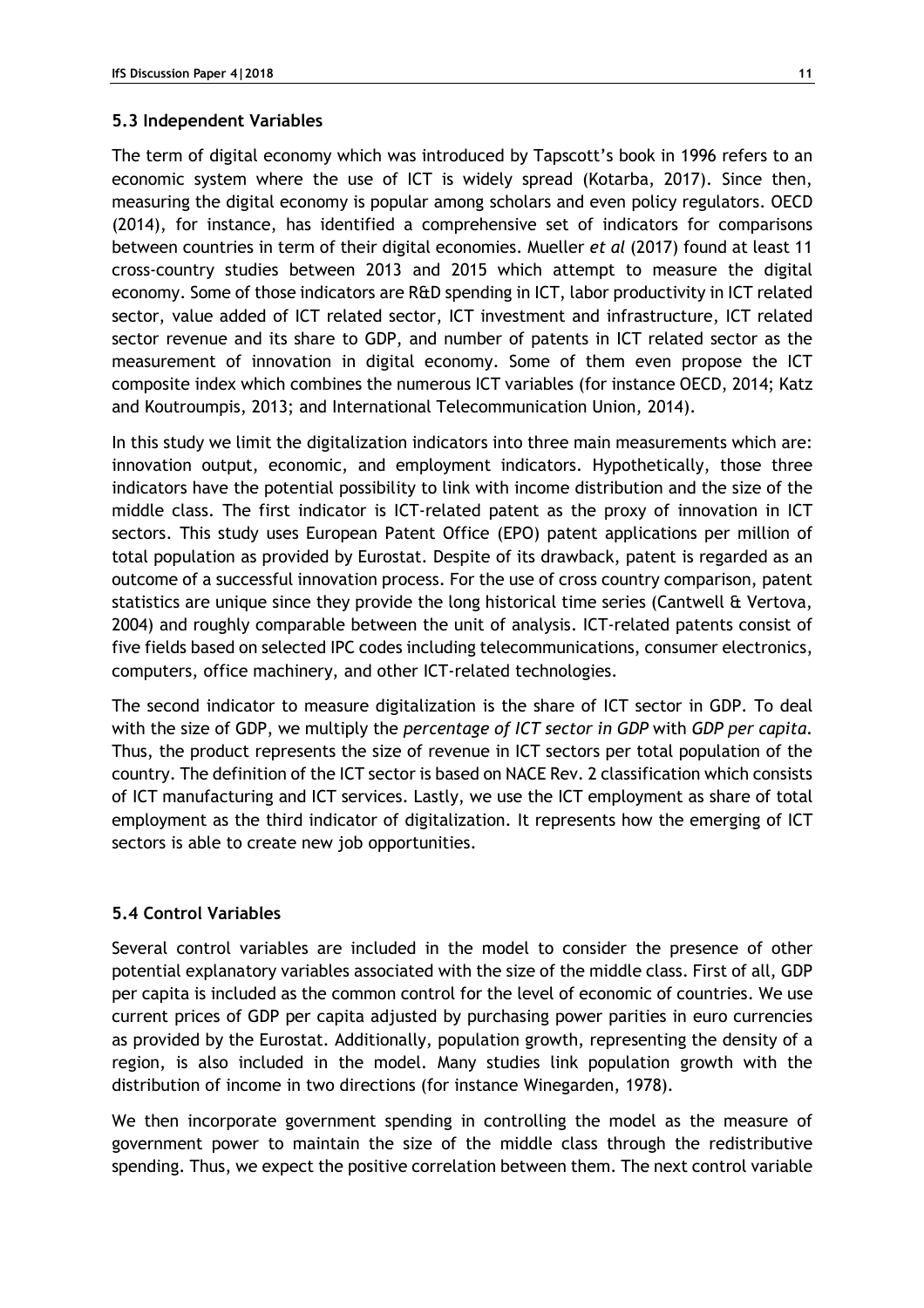is trade openness which is defined as the ratio of total trade (*i.e.* export plus import) to GDP. Trade openness ratio may be seen as an indicator of the degree of globalisation. Both variables are gathered from PENN World Table.

Educational attainment levels are also included to reflect the distribution of human capital among the working population. Given by Eurostat, high educated people are defined as those adult population who reach tertiary education level (levels 5 to 8) whereas low educated people are those adult population whose education level is less than secondary level of education (levels 0 to 2). Finally, we include unemployment rate as the control variable considering the link between the degrees of unemployment with the shrinking size of the middle class. Due to the unemployment, a worker in a middle class group could move down to the lower level of economic status. To sum up, all of the variables included in the model are demonstrated in Table 3.

| <b>Variable Names</b> | Description                                              | Source           |
|-----------------------|----------------------------------------------------------|------------------|
|                       | Measure of middle class (Dependent Variables)            |                  |
| Middle_class          | Share of household having income between 60% and         | Eurostat         |
|                       | 150% of Median                                           |                  |
| Mid <sub>60</sub>     | Share of income of household between decile 30 and 80    | Eurostat         |
|                       | compare to total income of population                    |                  |
| Mid <sub>40</sub>     | Share of income of household between decile 40 and 70    | Eurostat         |
|                       | compare to total income of population                    |                  |
|                       | Measure of digitalization (Independent Variables)        |                  |
| Patent_ICT_pop        | The number of patent application to the EPO per million  | Eurostat         |
|                       | and<br>for<br>information<br>communication<br>population |                  |
|                       | technology (ICT) manufacturing and services              |                  |
| ICT_GDP               | Share of ICT sector to GDP multiplied by GDP per Capita  | Eurostat         |
| ICT_employee          | Share of people working in the Information and           | Eurostat         |
|                       | Communication Technology (ICT) sector compare to         |                  |
|                       | total employment                                         |                  |
|                       | <b>Control Variables</b>                                 |                  |
| GDPpcap               | Real GDP per capita in Euro adjusted by Purchasing       | Eurostat         |
|                       | <b>Power Parity</b>                                      |                  |
| Popgrowth             | Growth of total population                               | Eurostat         |
| Gov_Exp               | Ratio of government expenditure to GDP                   | Penn World Table |
| <b>Openness</b>       | Ratio of country's total trade (export plus import) to   | Penn World Table |
|                       | <b>GDP</b>                                               |                  |
| Edu_high              | Population of working age with tertiary education        | Eurostat         |
|                       | degree                                                   |                  |
| Edu_low               | Population of working age with lower than secondary      | Eurostat         |
|                       | education degree                                         |                  |
| Unemploy              | Unemployment rate                                        | Eurostat         |
|                       |                                                          |                  |

Table 3: List of variables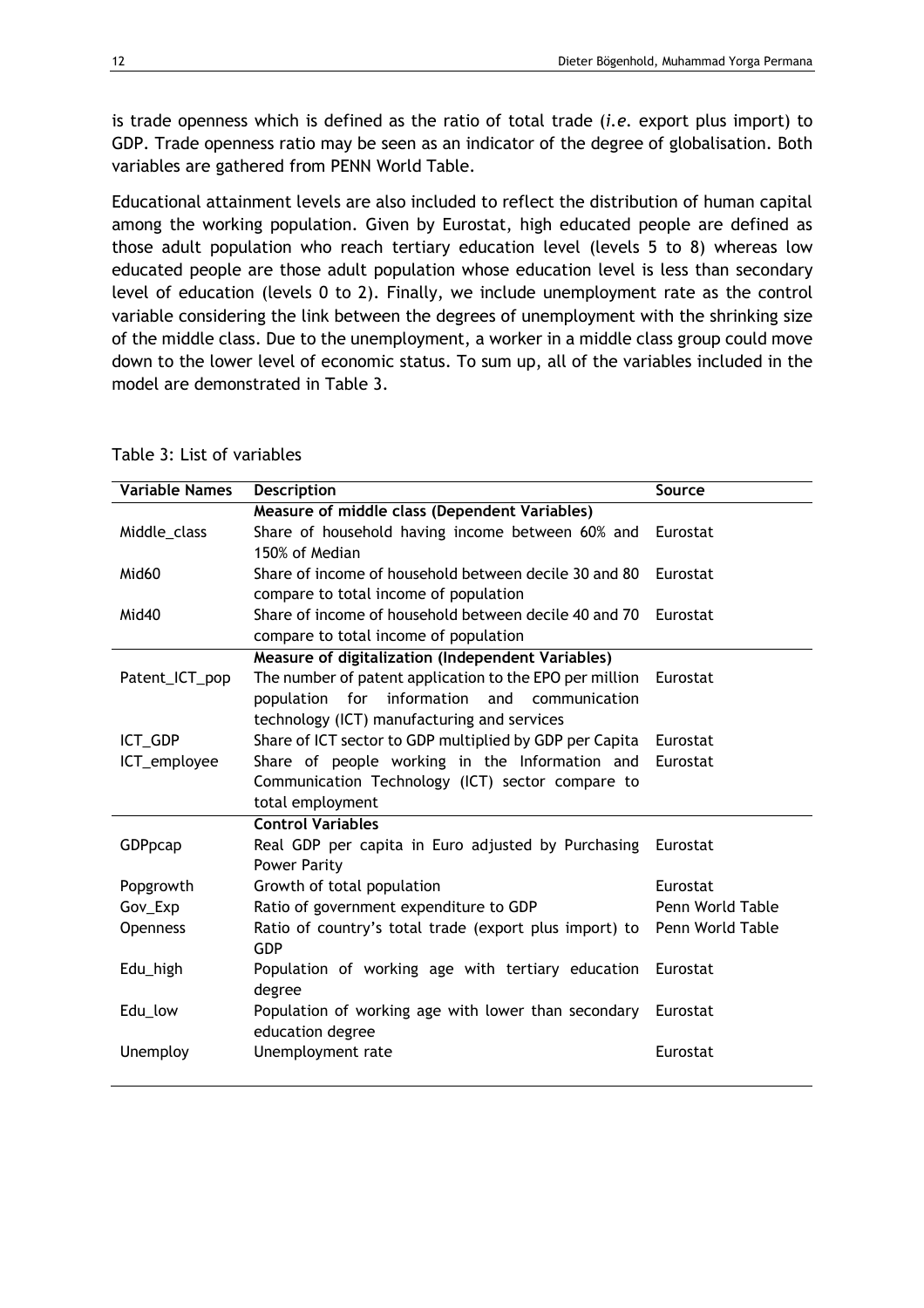# **5.5 Results**

Table 4 and Table 5 give the results of fixed effect panel regressions for ICT-related patenting activities against the measures of the size of the middle class. In Table 4 we present how the various time lag for the independent variable affect the correlation with the size of the middle class. It is shown that ICT-related patents do not have significant correlation with the size of the middle class when the time lag is less than 3 years. Thus, it suggests that time lag for patent does matter. It is in line with the previous research from Ken, Tsai, and Ou (2008) which proposes that there is a time lag of 4 to 5 years for patent to give impact to firm profitability in U.S pharmaceutical industry.

Variables (1) (2) (3) (4) (5) mid\_class mid\_class mid\_class mid\_class mid\_class patent\_ict\_pop lag 1 year 0.007 (0.011) patent\_ict\_pop lag 2 years -0.020 (0.014) patent\_ict\_pop lag 3 years -0.027\*\* (0.013) patent\_ict\_pop lag 4 years -0.024\*\* (0.012) patent\_ict\_pop lag 5 years -0.024\*\* (0.012) Gdpcap -0.000\*\* -0.000\*\* -0.000\*\* -0.000\*\* -0.000\*\*  $(0.000)$   $(0.000)$   $(0.000)$   $(0.000)$   $(0.000)$ pop\_growth 0.058\*\* 0.059\*\* 0.058\*\* 0.048\* 0.047\*  $(0.026)$   $(0.025)$   $(0.025)$   $(0.025)$   $(0.025)$ edu\_high -0.034 -0.029 -0.043 -0.067 -0.051  $(0.065)$   $(0.066)$   $(0.064)$   $(0.063)$   $(0.063)$ edu\_low -0.032 -0.021 -0.037 -0.052 -0.045 (0.054) (0.056) (0.054) (0.051) (0.051) gov\_exp -14.067\*\* -16.758\*\* -17.342\*\*\* -13.741\*\* -15.471\*\* (6.595) (6.553) (6.528) (6.421) (6.421) Openness 0.335 0.241 0.369 0.246 0.310  $(0.767)$   $(0.771)$   $(0.740)$   $(0.731)$   $(0.713)$ unemploy 0.074 0.083\* 0.072 0.042 0.050  $(0.046)$   $(0.046)$   $(0.045)$   $(0.045)$   $(0.045)$ Constant 70.577\*\*\* 71.576\*\*\* 72.575\*\*\* 72.937\*\*\* 72.512\*\*\* (3.030) (3.005) (2.978) (2.922) (2.950) R-square 0.0917 0.0957 0.1047 0.0990 0.0969 Group (Countries) 31 31 31 31 31 31 31 N (Observation) 310 310 311 311 312

Table 4: ICT-related patent (innovation in digital economy) with various time lag and the size of the middle class

\*\*\*  $p < 0.01$ ; \*\*  $p < 0.05$ ; \*  $p < 0.1$ .

Time span: 2003-2012 (12 years). Standard errors are in parentheses.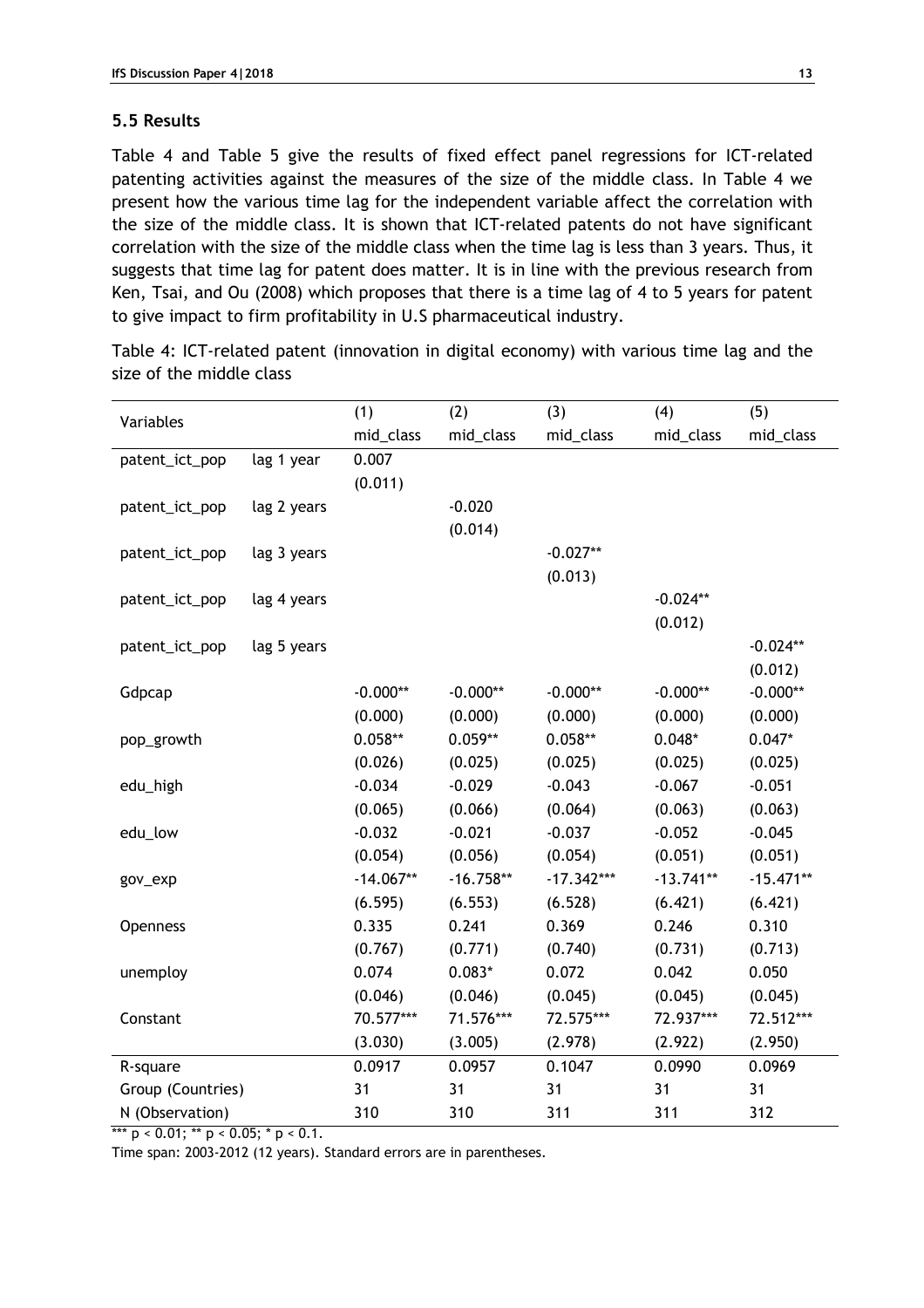Meanwhile, using panel analysis of Germany manufacturing industry, Ernst (2001) find patent applications affect sales increases with a time-lag of 2 to 3 years after the priority year.

Since the strongest correlation is shown by 3 years of time lag, in Table 5 we present the results of the regressions between the 3-years-lag of independent variable and various measures of the size of the middle class. The results strongly indicate the relationship between innovations in digital sector and the size of the middle class. These relationships are significant and negative in all cases confirming our hypothesis that digitalization may lead to the shrinking of the middle class in European countries. As the robustness check, in column 4 we present the relationship between independent variable and income inequality indicators. The positive and significant correlation indicates that the shrinking size of middle class phenomenon is in line with the higher gap in the distribution of income.

| Variables         |             | (1)          | (2)        | (3)        | (4)        |
|-------------------|-------------|--------------|------------|------------|------------|
|                   |             | middle_class | $mid_60$   | $mid_40$   | Gini       |
| patent_ict_pop    | lag 3 years | $-0.027**$   | $-0.017**$ | $-0.011**$ | $0.019**$  |
|                   |             | (0.013)      | (0.007)    | (0.005)    | (0.009)    |
| Gdpcap            |             | $-0.000**$   | $-0.000$   | $-0.000$   | 0.000      |
|                   |             | (0.000)      | (0.000)    | (0.000)    | (0.000)    |
| pop_growth        |             | $0.058**$    | $0.050***$ | $0.036***$ | $-0.050**$ |
|                   |             | (0.025)      | (0.014)    | (0.010)    | (0.021)    |
| edu_high          |             | $-0.043$     | $0.062*$   | 0.034      | $-0.122**$ |
|                   |             | (0.064)      | (0.036)    | (0.026)    | (0.049)    |
| edu_low           |             | $-0.037$     | $0.064**$  | $0.041**$  | $-0.069*$  |
|                   |             | (0.054)      | (0.028)    | (0.020)    | (0.040)    |
| gov_exp           |             | $-17.342***$ | 0.501      | 0.895      | 0.719      |
|                   |             | (6.528)      | (3.694)    | (2.654)    | (4.738)    |
| Openness          |             | 0.369        | 0.604      | $0.651**$  | $-0.702$   |
|                   |             | (0.740)      | (0.391)    | (0.281)    | (0.538)    |
| Unemploy          |             | 0.072        | $0.070***$ | $0.048***$ | 0.016      |
|                   |             | (0.045)      | (0.025)    | (0.018)    | (0.034)    |
| Constant          |             | 72.575***    | 49.585***  | 32.417***  | 33.630***  |
|                   |             | (2.978)      | (1.643)    | (1.180)    | (2.236)    |
|                   |             |              |            |            |            |
| R-squared         |             | 0.1047       | 0.0955     | 0.0979     | 0.0746     |
| group (countries) |             | 31           | 31         | 31         | 31         |
| N (Observation)   |             | 311          | 329        | 329        | 358        |

Table 5: ICT-related patent (3 years lag) and the size of the middle class

\*\*\*  $p < 0.01$ ; \*\*  $p < 0.05$ ; \*  $p < 0.1$ .

Time span: 2003-2012 (12 years). Standard errors are in parentheses.

 Column 1: Dependent variable is the share of population of the middle class between 60% and 150% median

Column 2: Dependent variable is the share of income of middle class between 30%-80% population

Column 3: Dependent variable is the share of income of middle class between 40%-70% population

Column 4: Dependent variable is gini index as the measure of inequality (robustness check)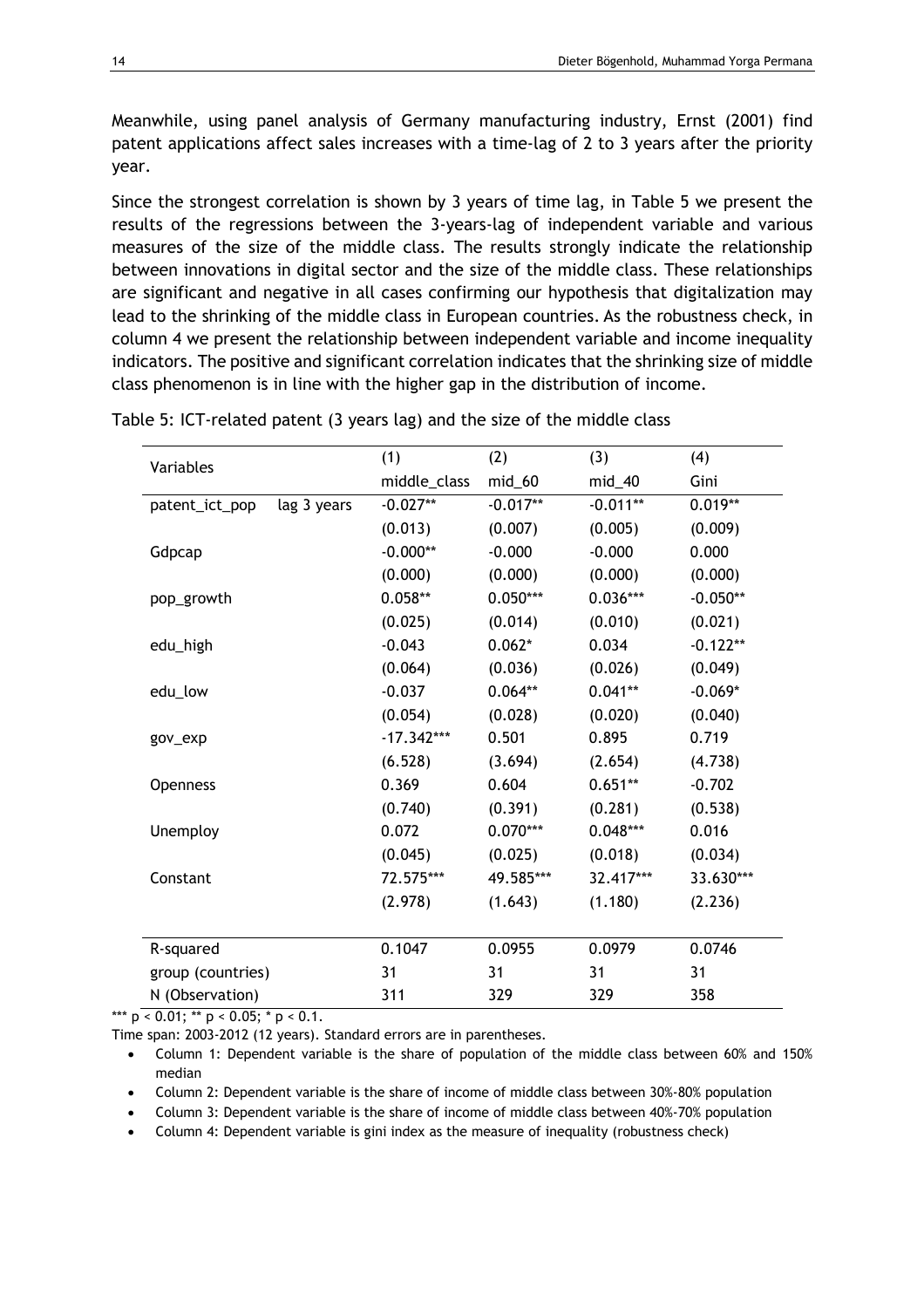Table 6 demonstrates the results for ICT share in GDP and share of employment in ICT sector against the measures of the size of the middle class. Those two independent variables perform considerably worse than the ICT-related innovation variable. In the first and fifth column, it is shown that ICT share in GDP and employment in ICT sector have significant and negative correlation with the size of the middle class in 90 percent of confidence level interval. The results confirm the hypothesis that not only does innovation in digital sector affect the shrinking middle class, but the size of economies and employment in ICT sectors do also matter. The higher size of GDP proportion and the number of employment in ICTsectors lead to the declining size of the middle class.

However, the results are not robust when we change the dependent variables from the population share (the first approach) to the income share (the second approach). The correlation between independent and dependent variables change into the positive direction as can be seen in the second, third, sixth and seventh columns. Thus, we conclude that the effect of ICT sector size in GDP and total employment on the size of the middle class is not clear in this model.

It means that the shrinking size of the middle class is not affected directly by the size of ICT sector. The explanation could be because the power of digitalization is not only benefited by those who work in ICT sector. Since ICT is a general purpose of technology, its impact will occur across sectors. The role of ICT is different from prior technological revolutions which generally disrupt only a specific sector at a time but then are able to generate new emerging industries (Ford, 2015). In contrast, innovations in ICT broadly affect numerous occupations in all sectors of industry. Therefore, approaching digitalization indicator by the contribution of ICT sector to the GDP and total employment could be misleading.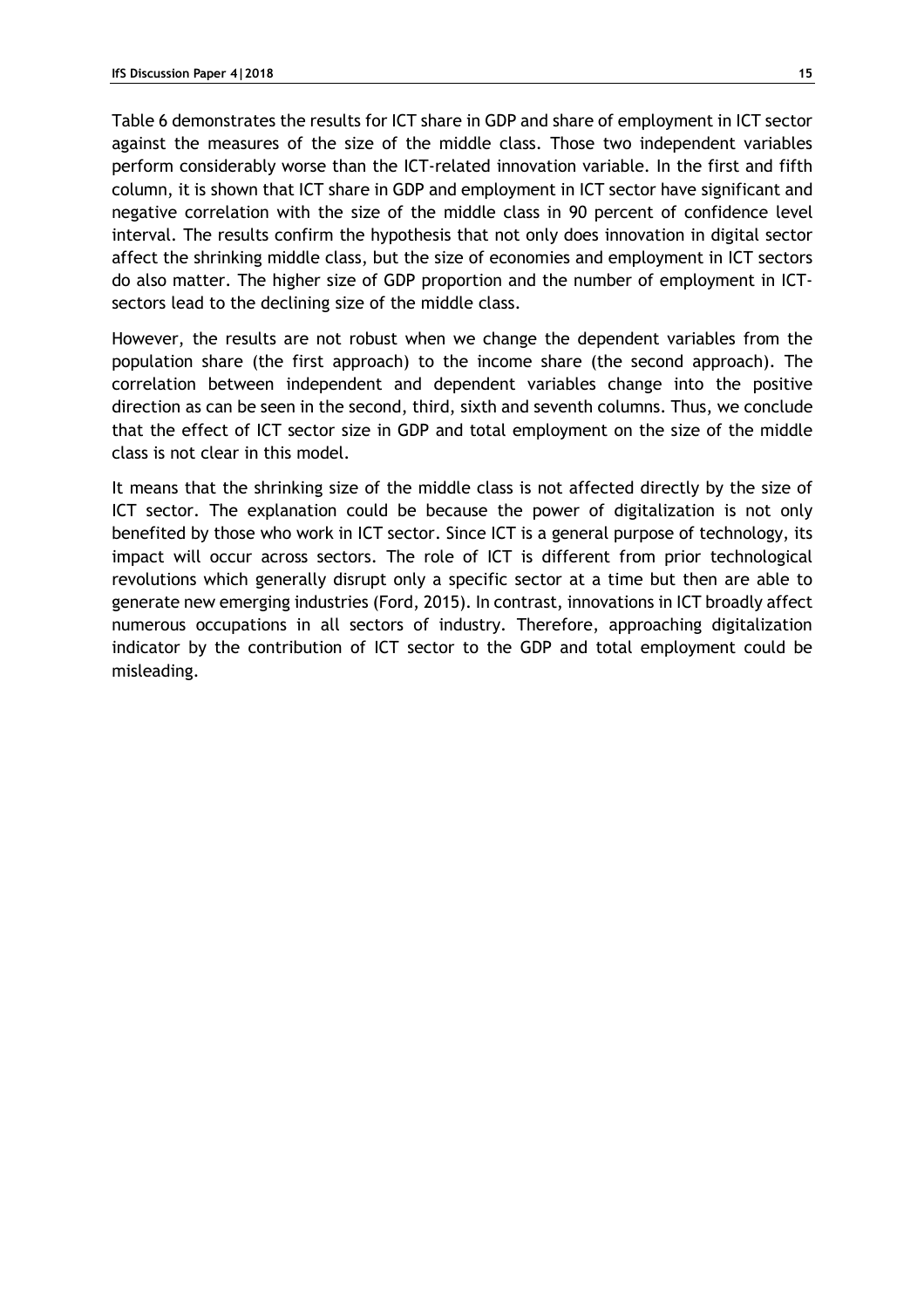| Variables         | (1)          | (2)        | (3)        | (4)         | (5)          | (6)        | (7)        | (8)         |
|-------------------|--------------|------------|------------|-------------|--------------|------------|------------|-------------|
|                   | middle_class | $mid_60$   | $mid_40$   | Gini        | middle_class | $mid_60$   | $mid_40$   | gini        |
| ICT_GDP           | $-0.000*$    | $0.000*$   | $0.000**$  | 0.000       |              |            |            |             |
|                   | (0.000)      | (0.000)    | (0.000)    | (0.000)     |              |            |            |             |
| ICT_employee      |              |            |            |             | $-1.141*$    | $0.435*$   | $0.328*$   | $-0.083$    |
|                   |              |            |            |             | (0.688)      | (0.231)    | (0.167)    | (0.442)     |
| Gdpcap            |              |            |            |             | $-0.000$     | 0.000      | 0.000      | 0.000       |
|                   |              |            |            |             | (0.000)      | (0.000)    | (0.000)    | (0.000)     |
| pop_growth        | $0.162***$   | $0.062**$  | $0.048***$ | $-0.122***$ | $0.123***$   | $0.078***$ | $0.058***$ | $-0.115***$ |
|                   | (0.045)      | (0.024)    | (0.017)    | (0.033)     | (0.041)      | (0.021)    | (0.015)    | (0.029)     |
| edu_high          | $-0.424***$  | $-0.062$   | $-0.047$   | 0.117       | $-0.139$     | $-0.021$   | $-0.020$   | $-0.039$    |
|                   | (0.107)      | (0.059)    | (0.043)    | (0.075)     | (0.101)      | (0.052)    | (0.038)    | (0.066)     |
| edu_low           | $-0.136$     | 0.023      | 0.017      | 0.029       | $-0.047$     | 0.038      | 0.022      | $-0.063$    |
|                   | (0.085)      | (0.040)    | (0.029)    | (0.057)     | (0.087)      | (0.040)    | (0.029)    | (0.055)     |
| gov_exp           | $-20.143**$  | 7.490      | 5.374      | $-1.386$    | $-28.193***$ | 6.704      | 4.649      | 0.401       |
|                   | (8.755)      | (4.907)    | (3.547)    | (5.999)     | (9.999)      | (4.644)    | (3.350)    | (5.976)     |
| Openness          | 1.787        | 1.080*     | $0.767*$   | $-1.370*$   | 1.324        | 1.076**    | $0.779**$  | $-1.239*$   |
|                   | (1.106)      | (0.563)    | (0.407)    | (0.802)     | (1.082)      | (0.531)    | (0.383)    | (0.739)     |
| Unemploy          | $0.251***$   | $0.103***$ | $0.075***$ | $-0.089**$  | $0.232***$   | $0.093***$ | $0.066***$ | $-0.066$    |
|                   | (0.056)      | (0.030)    | (0.022)    | (0.040)     | (0.062)      | (0.031)    | (0.022)    | (0.042)     |
| Constant          | 79.553***    | 50.198***  | 32.791***  | 28.684***   | 76.364***    | 48.604***  | 31.988***  | 34.030***   |
|                   | (4.808)      | (2.482)    | (1.794)    | (3.159)     | (4.797)      | (2.220)    | (1.602)    | (2.973)     |
| R-squared         | 0.2192       | 0.1025     | 0.1081     | 0.0889      | 0.1595       | 0.1256     | 0.1266     | 0.1065      |
| group (countries) | 26           | 26         | 26         | 26          | 27           | 27         | 27         | 27          |
| N (Observation)   | 195          | 216        | 216        | 220         | 214          | 234        | 234        | 242         |

Table 6: ICT size in GDP, ICT employment and the size of the middle class

\*\*\*  $p < 0.01$ ; \*\*  $p < 0.05$ ; \*  $p < 0.1$ . Time span: 2003-2012 (12 years). Standard errors are in parentheses.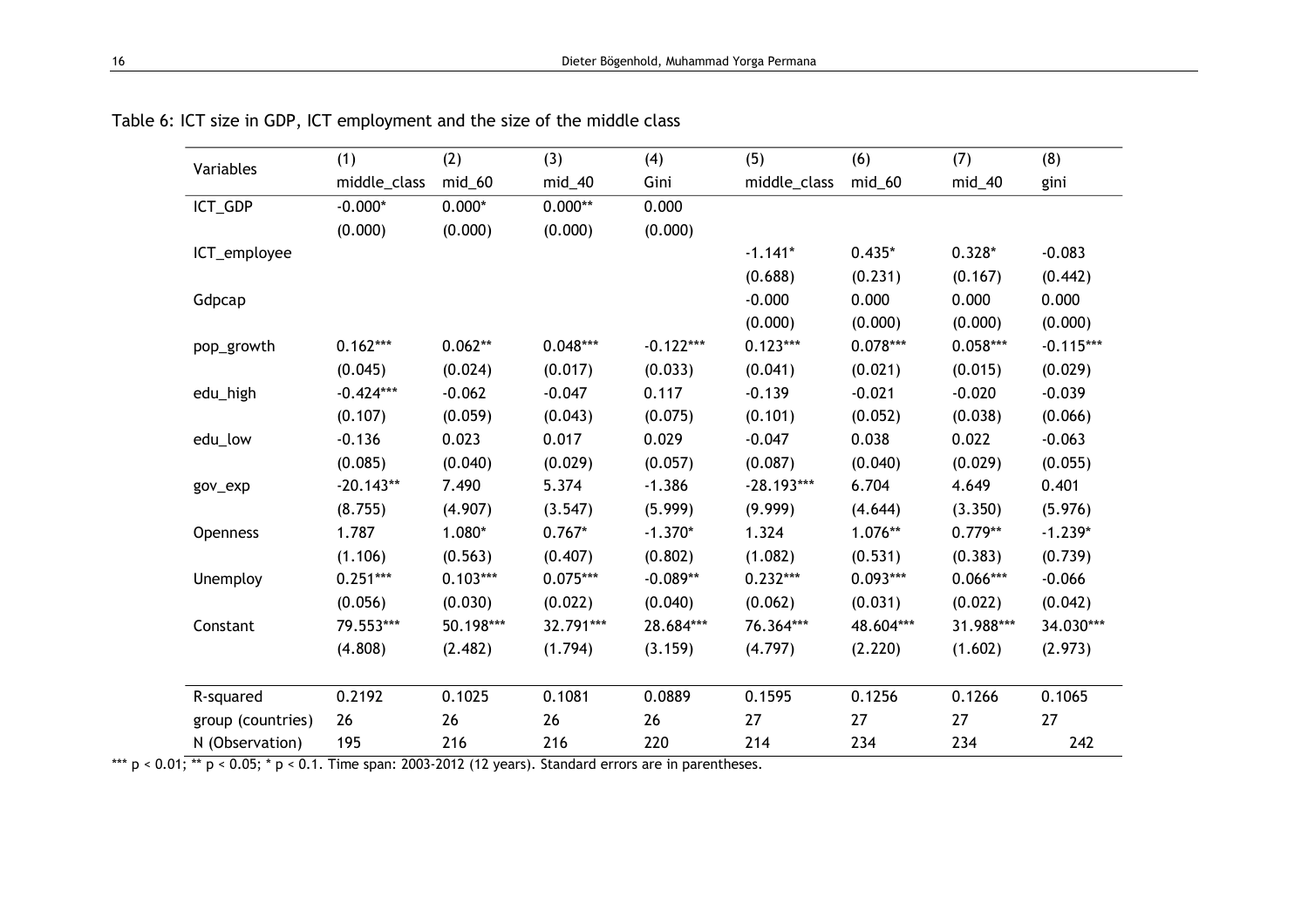# **6. Conclusion**

Many previous studies attempt to elaborate the effect of digitalization on the distribution of income. Nevertheless, little is known about its impact on the shrinking size of the middle class in particular. Meanwhile, essentially, the rise of income inequality and the shrinking middle class are two sides of the same coin. The proponent of skill biased technical change (see for instance Acemoglu, 2002; Autor, Levy, and Murnane, 2003) argues that income inequality rises because middle-class workers are replaced by computerization and automation. As a consequence, the size of those in the middle decline along with the increase polarization between high skilled and low skilled workers.

Randal Collins (2013) is the first who explicitly link the digitalization and computerization and the shrinking of the middle class in sociological perspective. In this study, we construct a hypothesis by linking Collins (2013) proposal to the evolutionary economics discourse and the term of creative destruction introduced by Joseph Schumpeter. Then, this study is the first which test the relationship empirically with EU countries as the unit of the analysis in the period 2003-2012. The results are summarized in Table 7.

|                | Measure of Middle Class | Measure of<br>Inequality |                    |                 |
|----------------|-------------------------|--------------------------|--------------------|-----------------|
|                | Share of                | Share of                 | Share of           |                 |
| Variable       | Middle class            | Middle 60                | Middle 40          |                 |
|                | size                    | income                   | income             | Gini index      |
|                | $(60% - 150%$           | (30%-80% of              | (40%-70% of        |                 |
|                | median)                 | earners)                 | earners)           |                 |
| Measure of     |                         |                          |                    |                 |
| Digitalization |                         |                          |                    |                 |
| Patent in ICT  | Negative                | Negative                 | Negative           | Positive        |
| Sector         | **                      | **                       | **                 | $**$            |
| (Innovations)  |                         |                          |                    |                 |
| ICT in GDP     | Negative                | Positive                 | Positive           | Not Significant |
| (economics)    | $\star$                 | $\star$                  | $\star$            |                 |
| ICT employment | Negative<br>$\ast$      | Positive<br>$\star$      | Positive<br>$\ast$ | Not Significant |

Table 7: Summary of results

We find the evidence of a negative link between digitalization and the size of the middle class, but the result is highly sensitive to the definition of middle class as the dependent variable. As suggested by Piketty (2014), the term of middle class is debatable because it does not have any single definition. The most consistent effect is shown when we define the middle class as the share of households whose incomes are between 60 percent and 150 percent median.

While there appears to be only limited effect of ICT contribution on GDP and total employment on the size of the middle class, the evidence is highly significant in the effect of innovation in digital sector as measured by ICT-related patents on the size of the middle class. One explanation for this might be ICT-related innovation is benefited not only by those in ICT sectors, but also the wide array of occupations. Therefore, approaching digitalization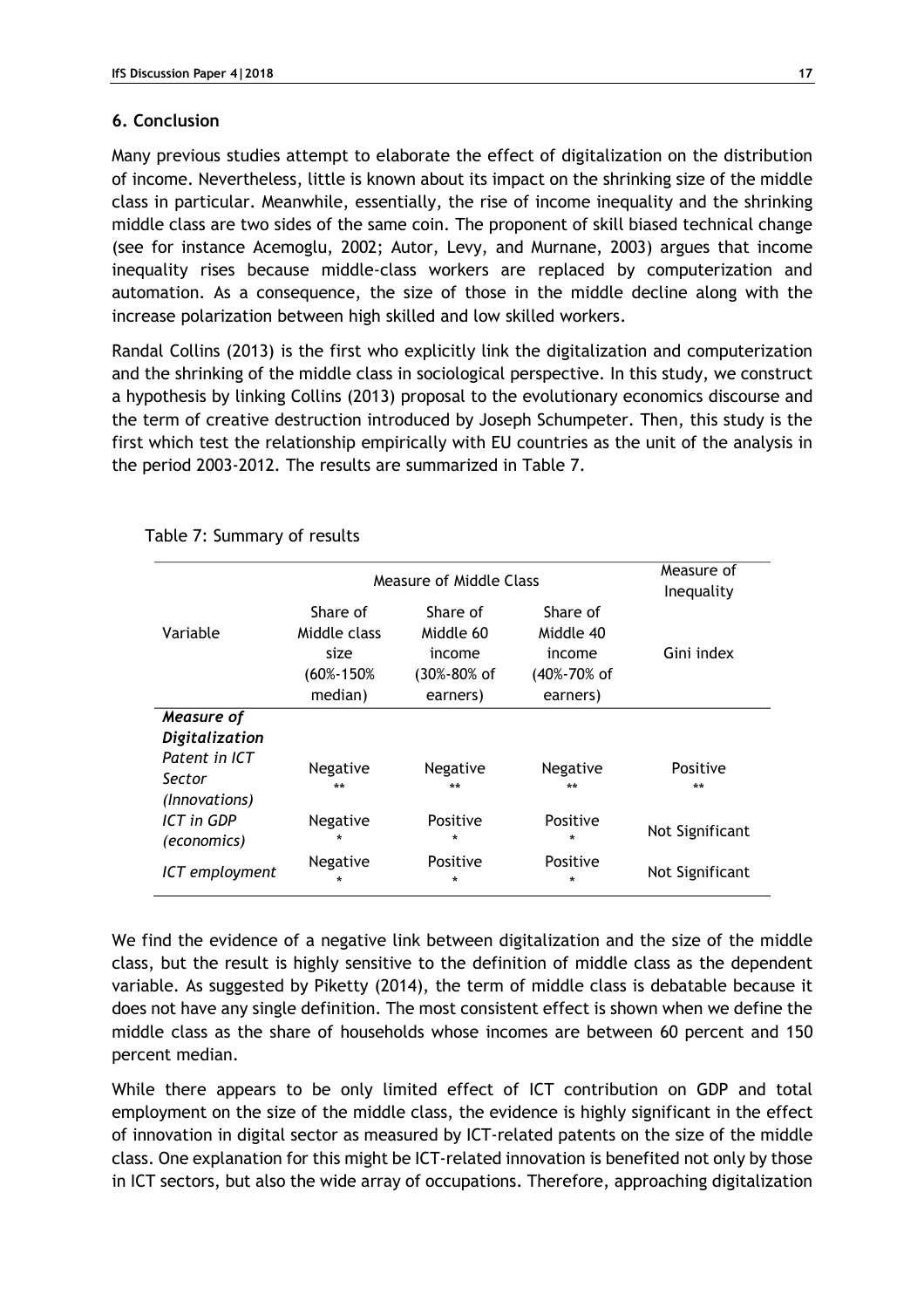indicator by the contribution of ICT sector to the GDP and total employment could be misleading. With this paper, we have provided only the first test of the relationship between digitalization and the size of the middle class.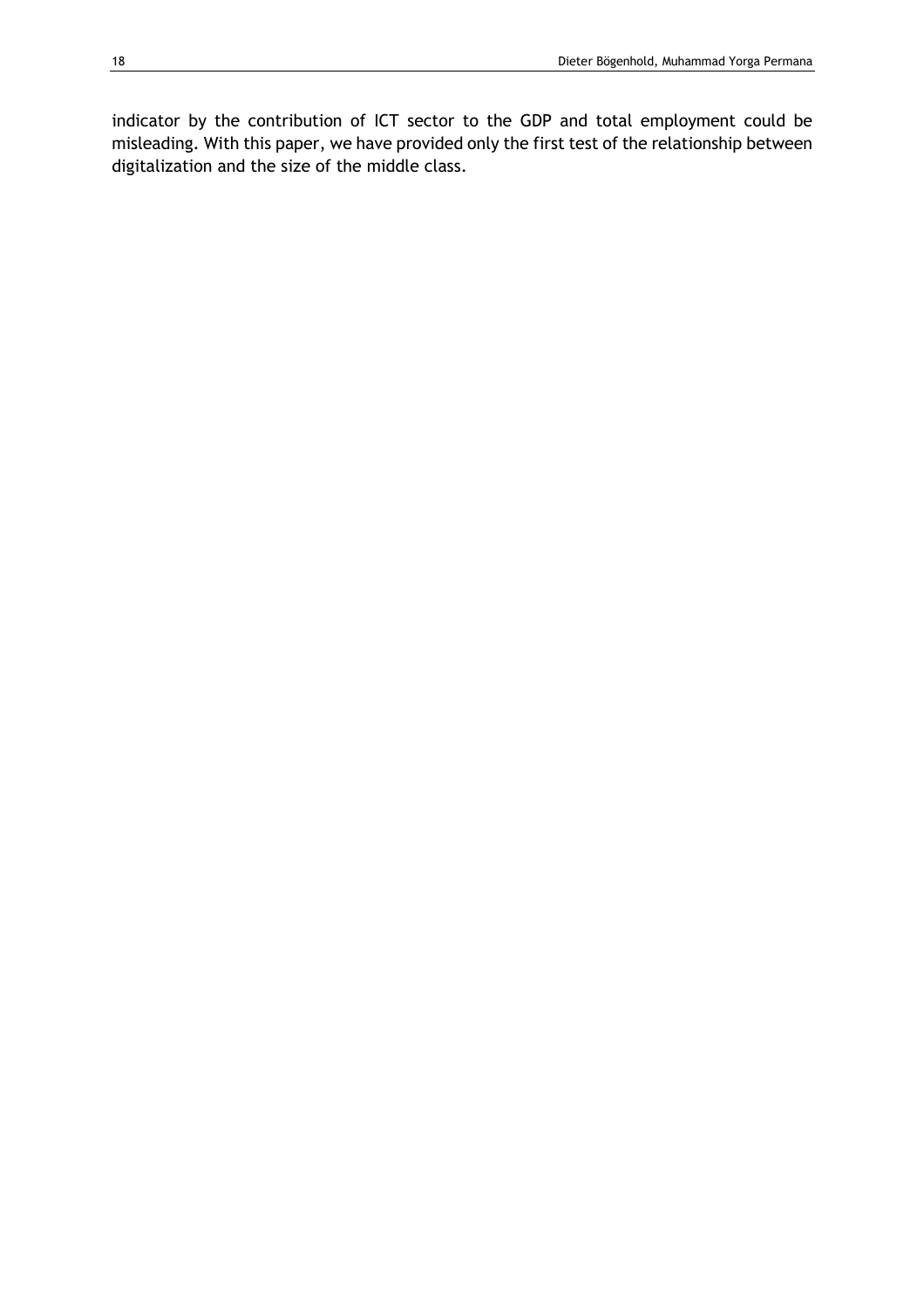#### **References**

Acemoglu, D., Restrepo, P. (2018). Artificial Intelligence, Automation and Work. *National Buerau of Economic Research (NBER), Working Paper no. 24196*.

Acemoglu, D. (2002). Technical Change, Inequality, and the Labor Market. *Journal of Economic Literature, 40*, 7-72.

Atkinson, Anthony B. and Andrea Brandolini. (2011). On the Identification of the "Middle Class". *ECINEQ Working Paper* 2011-217. Verona, Italy: Society for the Study of Economic Inequality.

Autor, D., Levy, F., & Murnane, R. (2003). The Skill Content of Recent Technical Change: An Empirical Exploration. *Quarterly Journal of Economics 118*, 1279-1334.

Autor, David H. (2011). The Polarization of Job Opportunities in the U.S. Labor Market: Implications for Employment and Earnings. *Community Investments*, Vol. 23 (2), 11-41.

Autor, David H. (2014). Polany's Paradox and the Shape of Employment Growth. *National Buerau of Economic Research (NBER), Working Paper 20485*.

Autor, David H. (2015). Why Are There Still So Many Jobs? The History and Future of Workplace Automation. *Journal of Economic Perspectives* Vol. 29 (3), 3-30.

Bˆgenhold, D. (2010). What Drives the Process of Creative Destruction?, *Bulletin of Political Economy*, Vol. 4 (2),2010, pp. 85-107.

Bˆgenhold, D. (2013). Schumpeter and Entrepreneurship, in: Leo Dana (ed.): *World Encyclopedia of Entrepreneurship*, Cheltenham: Edward Elgar 2013, pp. 385-395.

Bˆgenhold, D. (2014). Schumpeter as a Universal Social Theorist. *The Atlantic Economic Journal*, Vol. 42 (3), 2014, 205-215.

Boushey, H., Bradford DeLong, J., Steinbaum, M. (2017). *After Piketty. The Agenda for Economics and Inequality*. Cambridge, MA: Harvard University Press.

Brynjolfsson, Erik, and Andrew McAfee. (2014). *The Second Machine Age: Work, Progress, and Prosperity in a Time of Brilliant Technologies.* New York and London: W.W. Norton & Company.

Cantwell, J., & Vertova, G. (2004). Historical evolution of technological diversification. *Research Policy 33*, 511 - 529.

Collins, Randall (2013). The End of Middle-Class Work: No More Escapes, in: I. Wallerstein, R. Collins et al.: *Does Capitalism has a Future?,* Oxford: Oxford University Press, Chapter 2.

Deming, D.J. (2015). The Growing Importance of Social Skills in the Labor Market, *National Bureau of Economic Research, Working Paper 21473*.

Ernst, H. (2001). Patent applications and subsequent changes of performance: evidence form time-series cross-section analyses on the firm level. *Research Policy, Vol.30*, 143-157.

Ford, M. (2015). *Rise of the Robots: Technology and the Threat of a Jobless Future.* Basic Books.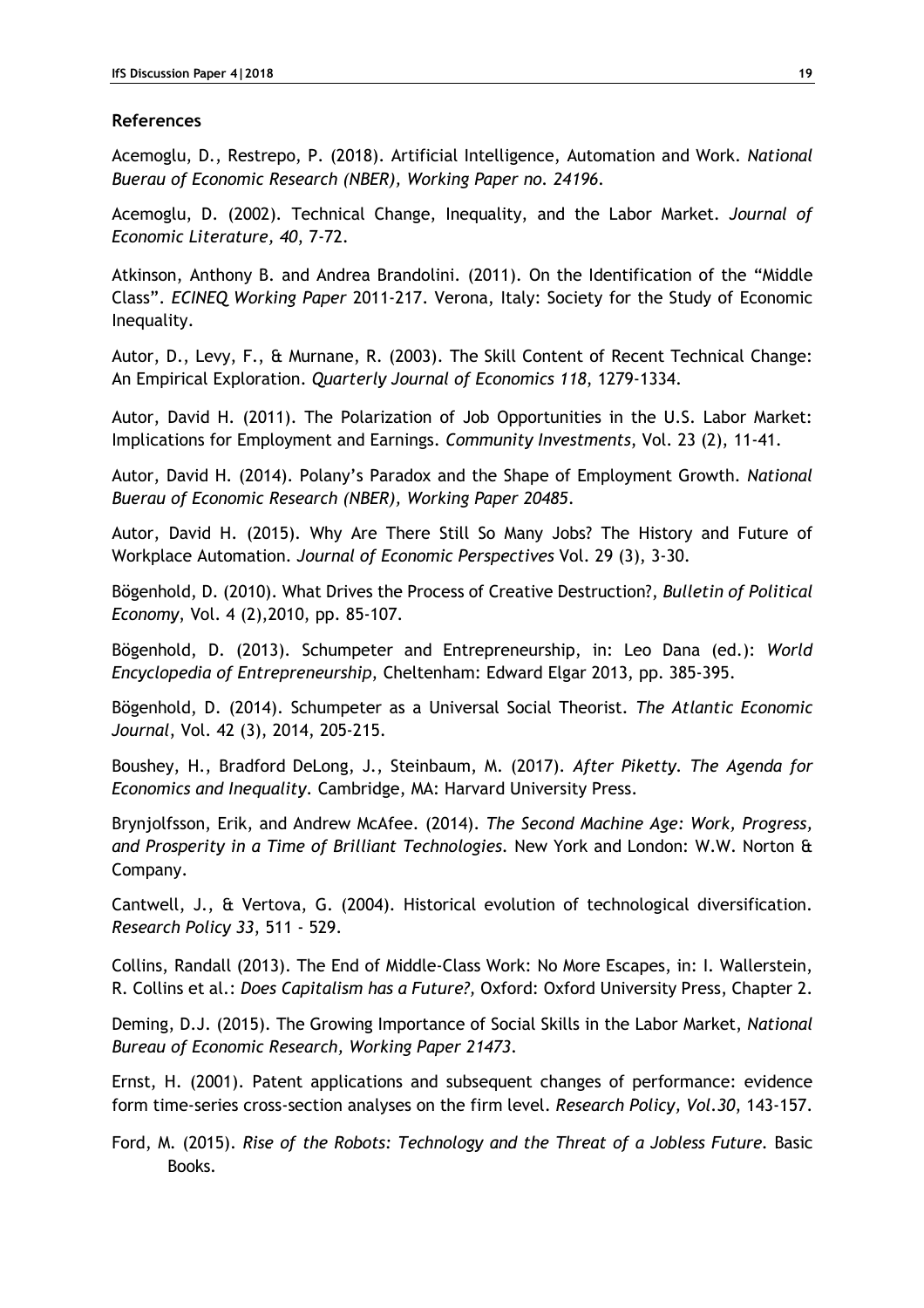Grabka, Markus M., and Joachim R. Frick. (2008). The Shrinking German Middle Class-Signs of Long-Term Polarization in Disposable Income? *DIW Berlin Weekly Report* 4(4): 21-27.

International Telecommunication Union (2014), Measuring the information society report", available at: www.itu.int/en/ITU-

/Statistics/Documents/publications/mis2014/MIS2014\_without\_Annex\_4.pdf

Katz, R.L. and Koutroumpis, P. (2013). Measuring digitization: a growth and welfare multiplier. *Technovation,* Vol. 33 Nos 10/11, pp. 314-319.

Ken, Y., Tsai, T., & Ou, Y. (2008). Study of the time lag effect of patent impact on profitability of US pharmaceutical industry from innovation to profit. *PICMET'08-2008 Portland International Conference on Management of Engineering & Technology* (pp. 2588- 2596). IEEE.

King, J.E. (2017). The Literature on Piketty. *Review of Political Economy*, 29 (1), 1-17.

Kochhar, R. (2017). Middle Class Fortunes in Western Europe, *Luxembourg Income Study (LIS), Working Paper* 702.

Kotarba, M. (2017). Measuring Digitalization-Key Metrics. *Foundations of Management*, 9(1), 123-138.

Mueller, S. C., Bakhirev, A., Böhm, M., Schröer, M., Krcmar, H., & Welpe, I. M. (2017). Measuring and mapping the emergence of the digital economy: a comparison of the market capitalization in selected countries. *Digital Policy, Regulation and Governance*, *19*(5), 367- 382.

OECD (2014), Measuring the Digital Economy: A New Perspective, OECD Publishing, Paris.

Pew Research Center. (2012). *The Lost Decade of the Middle Class*. Washington, DC: August 22. http://www.pewsocialtrends.org/2012/08/22/the-lost-decade-of-the-middle-class/

Piketty, Th. (2014). *Capital in the 21st Century*, Cambridge: Harvard University Press.

Pressman, Steven. (2015). Defining and measuring the middle class. *American Institute for Economic Research*, 1-27.

Pruchnik, K., Zowczak, J. (2017). Middle-Income Trap: review of the Conceptual Framework, Tokyo: *Asian Development Bank Institute, Working Paper* 760.

Ravallion, Martin. (2010). The Developing World's Bulging (but Vulnerable) Middle Class. *World Development* 38(4): 445-454.

Schumpeter, Joseph A. (2000). *The Process of Creative Destruction, Chapter 7 in: J. A. Schumpeter. Capitalism, Socialism and Democracy* (orig. 1942) (with an introduction by Richard Swedberg), Routledge: London & New York 2000, pp. 81-86.

Sombart, W. (1976). *Why is there no socialism in the United States?*, New York: M.E. Sharpe.

TIME Magazine (1961). *The Automation Jobless*. 24 February, 1961.

Wallerstein, I, Collins, R., Mann, M., Derluguian, G., Calhoun, C. (2013). *Does Capitalism has a Future?,* Oxford: Oxford University Press.